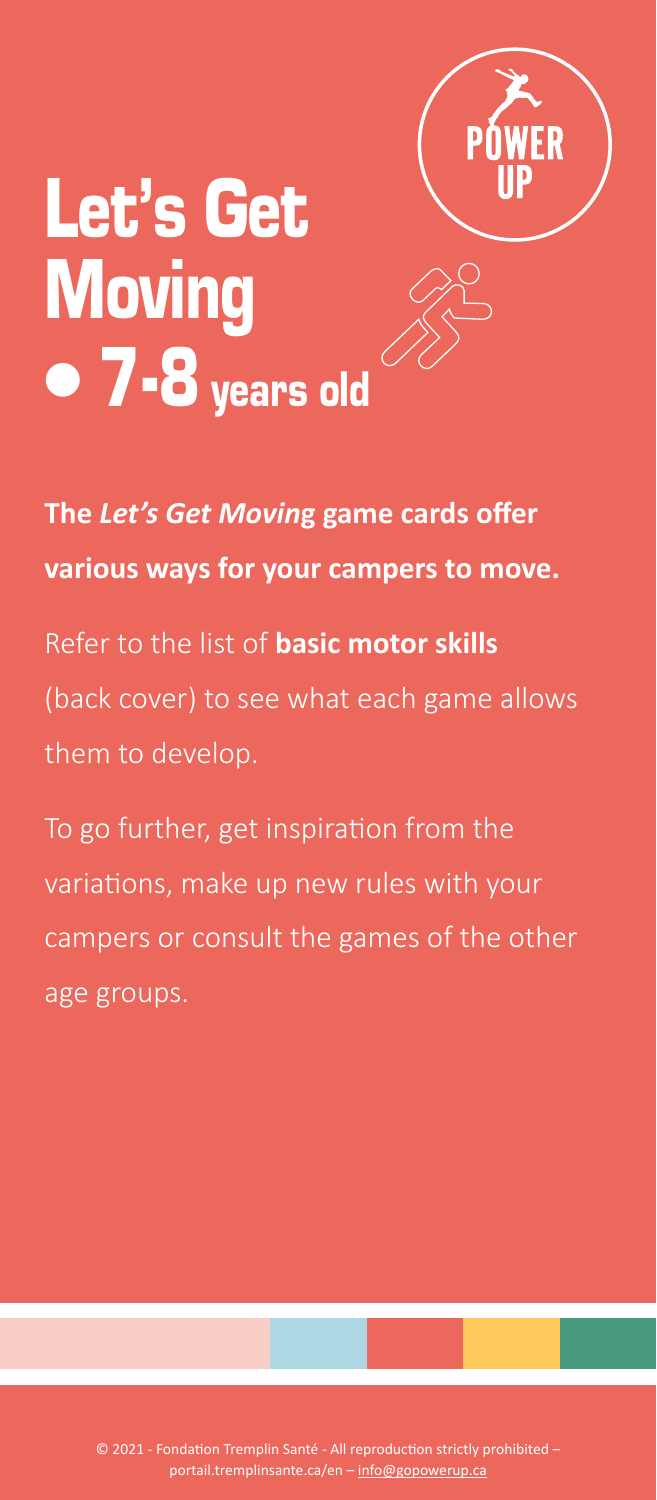| Ï<br>١           |
|------------------|
|                  |
| j<br>ï           |
| I                |
| ı<br>۱           |
| í<br>i<br>l      |
|                  |
| I                |
| j                |
|                  |
| i                |
|                  |
|                  |
| ï                |
| ł                |
| j                |
| I<br>ï           |
|                  |
| ł                |
| ۱                |
| ï                |
|                  |
|                  |
| i                |
|                  |
|                  |
|                  |
|                  |
|                  |
| $\overline{a}$   |
|                  |
|                  |
| ï                |
|                  |
|                  |
| ¢                |
|                  |
|                  |
| i<br>ׇ֚֕֡        |
|                  |
| ₹                |
| I                |
| j                |
| į<br>b           |
| j                |
|                  |
| ֚֚֡֕             |
|                  |
|                  |
|                  |
| ś<br>ī           |
| ļ<br>i           |
| l                |
|                  |
|                  |
|                  |
| č<br>j           |
| ï                |
| ï                |
| l                |
| j<br>Į<br>ł<br>ś |
| į<br>١           |

| Psst! Do you notice that your    |
|----------------------------------|
| campers are more confident in    |
| themselves and motivated as they |
| play? Explore the FUNdamentals   |
| to get moving! tool on the Power |
| Up portal.                       |
| * For small groups               |
|                                  |

|                           |                                                            |          |          |          |          |          |           |          |                |                 | Psst! Do you notice that your | campers are more confident in | themselves and motivated as they | play? Explore the FUNdamentals | to get moving! tool on the Power | Up portal.         | * For small groups |
|---------------------------|------------------------------------------------------------|----------|----------|----------|----------|----------|-----------|----------|----------------|-----------------|-------------------------------|-------------------------------|----------------------------------|--------------------------------|----------------------------------|--------------------|--------------------|
|                           |                                                            | $\times$ |          |          |          |          |           |          |                |                 |                               | $\times$                      |                                  | $\times$                       | $\times$                         |                    | $\times$           |
|                           | 15 16 17 18 19 20 21 22 23 24 25* 26* $27^*$ $28^*$ $29^*$ | ×        | $\times$ | ×        | ×        | ×        | $\times$  | ×        | ×              | ×               |                               |                               |                                  |                                |                                  |                    |                    |
|                           |                                                            | ×        |          | ×        | $\times$ | $\times$ | $\times$  | ×        | ×              | $\times$        | $\times$                      |                               |                                  |                                |                                  |                    |                    |
|                           |                                                            | ×        | ×        |          | ×        |          | $\times$  |          |                | $\times$        | ×                             |                               |                                  |                                |                                  |                    |                    |
|                           |                                                            | ×        | ×        | ×        | ×        |          | $\times$  |          |                |                 | $\times$                      |                               |                                  |                                |                                  |                    |                    |
|                           |                                                            | $\times$ | $\times$ | ×        | ×        | ×        | ×         |          | $\times$       | $\times$        | $\times$                      |                               |                                  |                                |                                  |                    |                    |
|                           |                                                            | $\times$ | ×        | ×        | $\times$ | $\times$ | $\times$  |          |                |                 |                               | ×                             |                                  | $\times$                       | $\times$                         | ×                  |                    |
|                           |                                                            | $\times$ | $\times$ |          | $\times$ | $\times$ | $\times$  | $\times$ |                | $\times$        | $\times$                      |                               |                                  |                                |                                  |                    |                    |
| Game number               |                                                            | $\times$ |          |          |          | $\times$ |           |          |                |                 |                               |                               |                                  |                                |                                  |                    |                    |
|                           |                                                            | $\times$ | $\times$ |          |          |          |           | ×        |                | $\times$        | $\times$                      | ×                             |                                  | ×                              | $\times$                         |                    | ×                  |
|                           |                                                            | $\times$ | $\times$ | $\times$ | $\times$ |          | $\times$  |          |                | $\times$        | $\times$                      | $\times$                      | $\times$                         | $\times$                       | $\times$                         |                    |                    |
|                           |                                                            | $\times$ | ×        |          | $\times$ | $\times$ | $\times$  | $\times$ | $\times$       |                 | $\times$                      |                               |                                  |                                | $\times$                         |                    |                    |
|                           |                                                            | $\times$ | $\times$ | $\times$ | $\times$ |          | $\times$  |          | $\times$       | $\times$        | $\times$                      |                               |                                  |                                |                                  |                    |                    |
|                           |                                                            | $\times$ | $\times$ |          |          |          |           |          | $\times$       | $\times$        | $\times$                      |                               |                                  |                                |                                  |                    |                    |
|                           |                                                            | $\times$ |          |          |          |          |           |          | $\times$       |                 | $\times$                      |                               |                                  |                                |                                  |                    |                    |
| <b>Basic Motor Skills</b> |                                                            | Run      | Jump     | Gallop   | Skip     | Crawl    | Side skip | Rolling  | Static balance | Dynamic balance | Dodge                         | Catch                         | Strike                           | Throw                          | Kick                             | Dribble with hands | Dribble with feet  |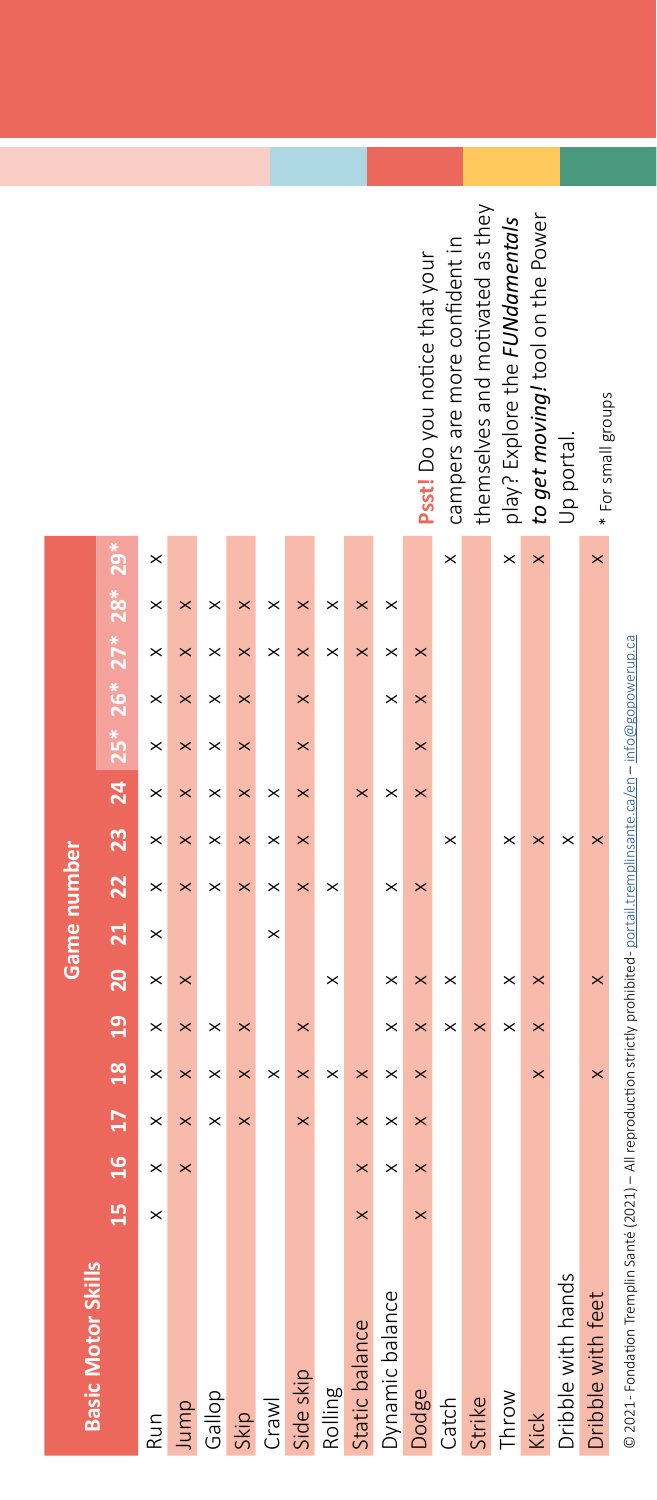



# Catch Me if You Can

| PARTICIPANTS:     | 8 TO 30                 |
|-------------------|-------------------------|
| TIME:             | <b>10 TO 20 MINUTES</b> |
| <b>VENUE:</b>     | INDOORS. OUTDOORS       |
| <b>INTENSITY:</b> | <b>MODERATE TO HIGH</b> |
| EOUIPMENT:        | NONE                    |

#### Goal

Cross the playing area without getting tagged by the wolf.

- 1. Separate the group into two teams.
- 2. Each team moves on its own axis (see illustration).
- 3. When the counselor calls out a direction, that team must try to cross the playing area without getting tagged by the wolf (the counselor).
- 4. The players who get tagged must hold a static position (statue) determined by the counselor.
- 5. At each crossing, team members can release the statues. To do so, they must take their hand and manage to make it to their destination without getting tagged. You can also add players to your team by freeing players on the opposing team who were tagged on the previous crossing.
- 6. The goal is to avoid getting tagged and to become the team with the greatest number of players.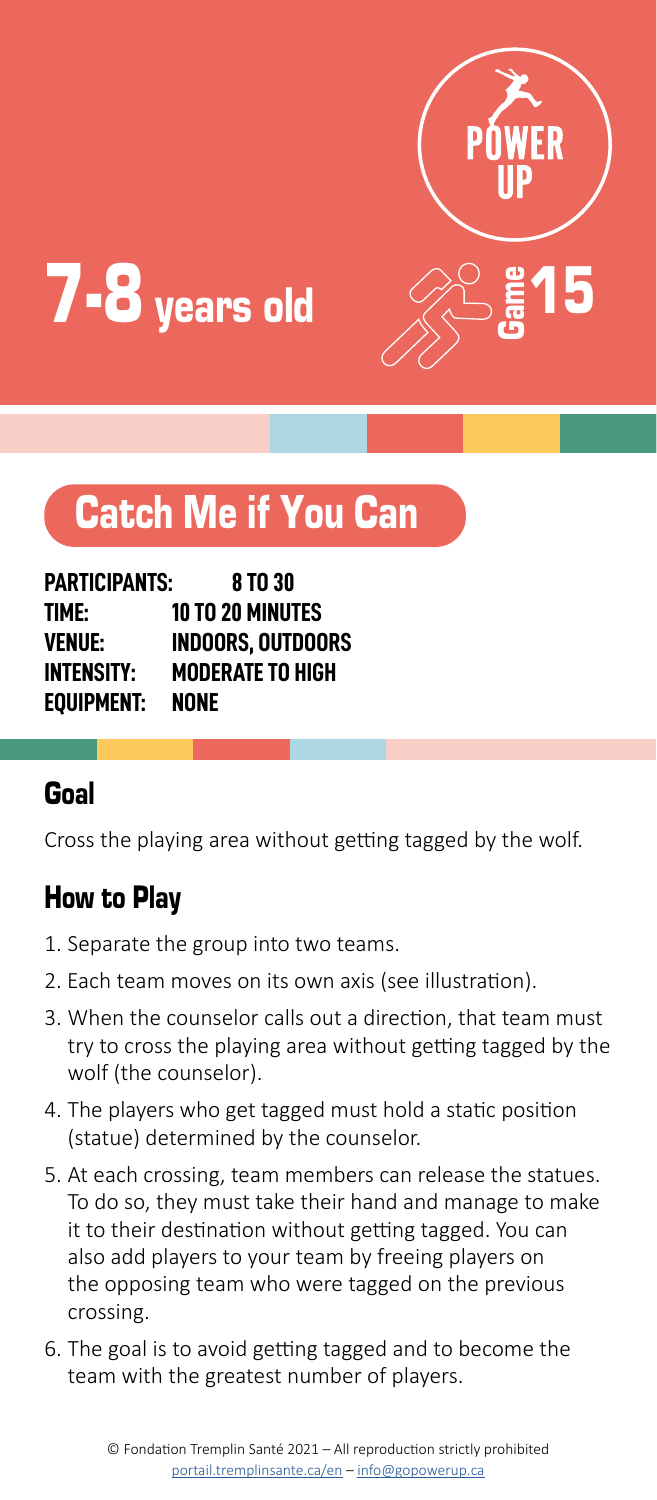# Tips & Tricks

The counselor can name the same direction twice in a row or even change directions in the middle of a crossing.

For example, the counselor calls out "North!". The North-South team starts their crossing, and while they're on the move, the counselor yells out "South!" so the team has to turn around and run back to their starting point.

 $\rightarrow$  Make sure the directions called don't cause collisions.

# Variations

- Make one single team.
- Vary the ways you can free statues (tag, link elbows, etc.).
- Name several wolves, depending on the number of participants.
- In order to respect the rhythm of each camper, add a neutral zone and shortcuts.
- Make the static positions progressive (e.g., 1. stand on one foot, 2. stand on one foot and hold arms in the air, 3. stand on one foot, hold arms in the air and close eyes).

# Skills Developed

Running, Dodging, Static balance

![](_page_3_Figure_12.jpeg)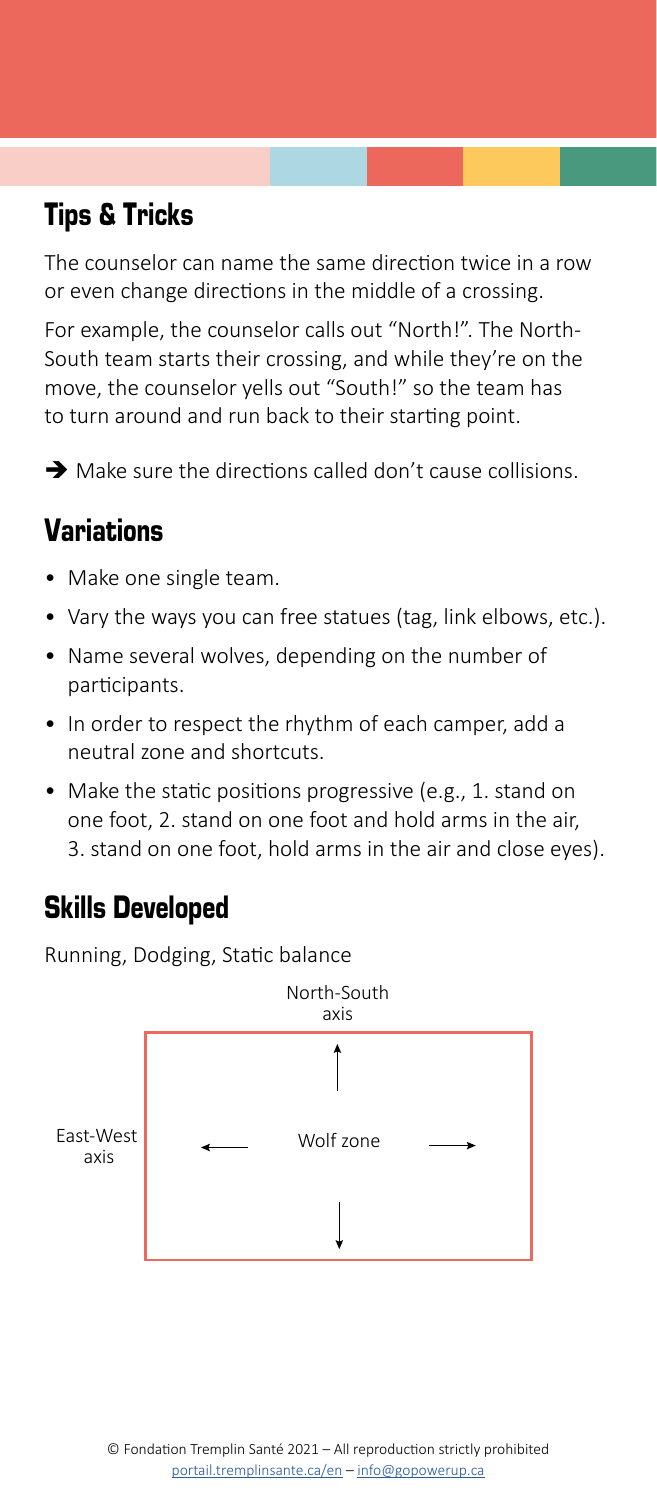![](_page_4_Picture_0.jpeg)

![](_page_4_Picture_1.jpeg)

# Flagtag

**PARTICIPANTS: 10 TO 16 TIME: 20 MINUTES OR MORE VENUE: INDOORS, OUTDOORS INTENSITY: MODERATE TO HIGH EQUIPMENT: EIGHT HOOPS ONE FLAG PER PLAYER (FOUR DIFFERENT COLOURS TO FORM FOUR TEAMS)**

#### Goal

Pull off your opponents' flag.

# How to Play

#### **GAME 1:**

- 1. Divide the group into four teams and hand out a flag to each player to identify the teams.
- 2. Players must tuck the flag into their waistband.
- 3. The players fan out across the playing area and try to pull the flags off the players on the other teams.
- 4. When a player pulls off an opponent's flag, they must then give it back to them so they can put it back in place and keep playing.
- $\rightarrow$  Players cannot pull off their opponents' flags while they are tucking them back into their waistbands.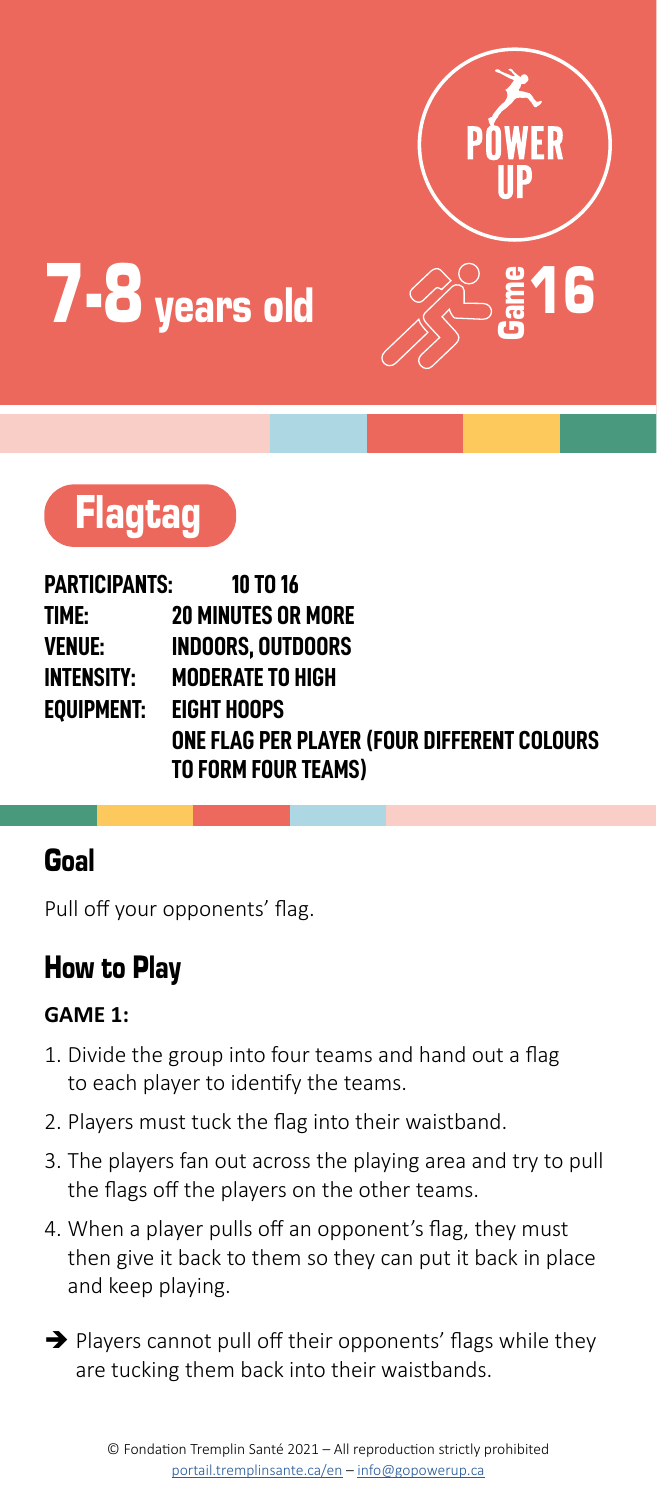#### **GAME 2:**

- 1. Place a team in each corner of the playing area with a hoop.
- 2. One player from each team stands inside the hoop while the others line up behind them.
- 3. At the signal, the first player from each team advances into the playing area and tries to pull off the flags of the players from the other teams.
- 4. Once a player has their flag pulled off, they retrieve it from their opponent and give it to the next player on their team who is waiting in the hoop.
- $\rightarrow$  It is recommended to set a time limit so that every player has a fair chance.

#### **GAME 3:**

- 1. Follow the rules for game 2 but use two hoops per team.
- 2. At the signal, the first two players on each team advance onto the playing field at the same time and try to pull off their opponents' flags.
- 3. The next team members move into the two hoops and wait until one of their players has their flag pulled off before advancing onto the playing field.
- $\rightarrow$  The winning team is the one that pulls off the most flags from the other teams' players.

### Variations

- Vary the size of the playing area.
- Increase or decrease the number of teams.
- GAME 1: the campers secretly choose one player per team. If that player's flag is removed, all the players on the other team must complete a challenge (e.g., hopping on one foot for 30 seconds).

### Skills Developed

Running, Dodging, Jumping, Static and dynamic balance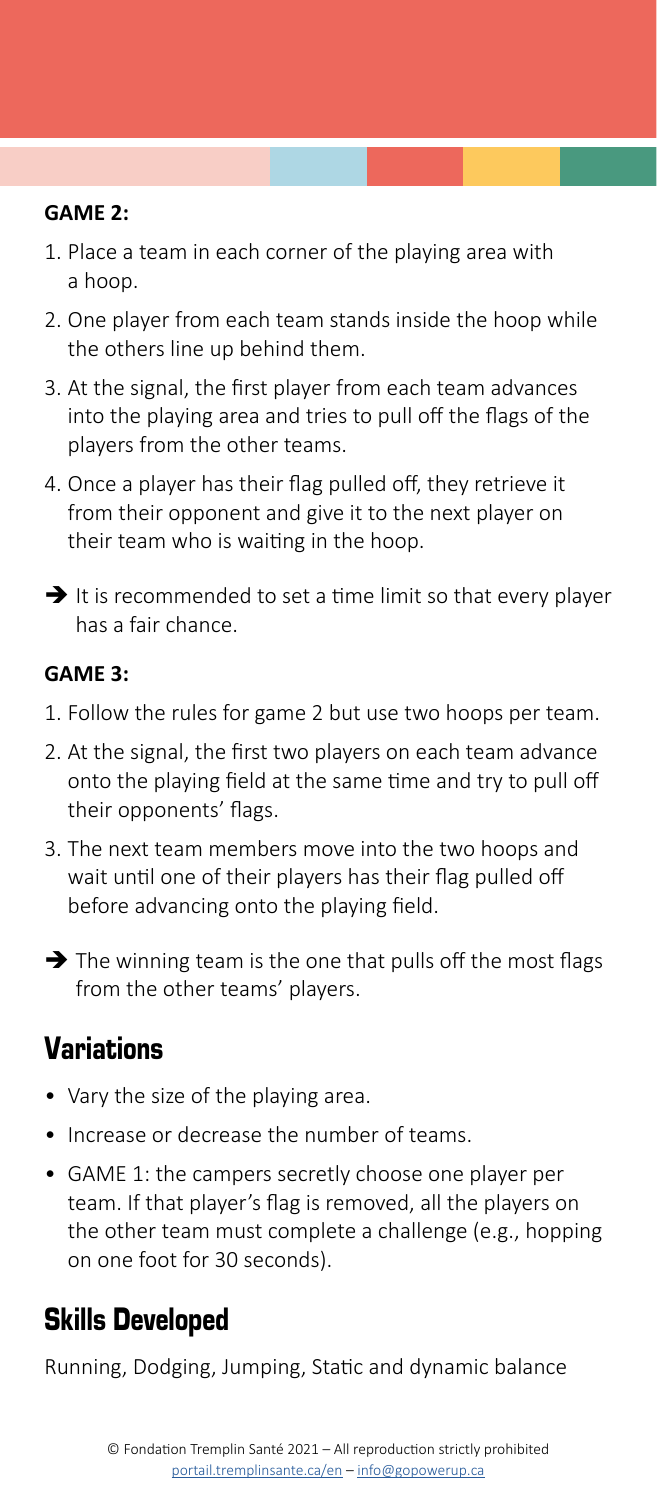![](_page_6_Picture_0.jpeg)

![](_page_6_Picture_1.jpeg)

# Prison Guards

| PARTICIPANTS:         | <b>12 TO 26</b>                         |
|-----------------------|-----------------------------------------|
| TIME:                 | <b>20 MINUTES OR MORE</b>               |
| VENUE:                | <b>INDOORS, OUTDOORS</b>                |
| INTENSITY:            | <b>MODERATE TO HIGH</b>                 |
| EOUIPMENT: FOUR CONES |                                         |
|                       | ONE MAT (OR ROPE TO DELIMIT A ZONE)     |
|                       | <b>ONE PINNIE/VEST PER PRISON GUARD</b> |

#### Goal

The prison guards must try to round up all the prisoners.

- 1. Divide the participants into two teams: prison guards and thieves (who can become prisoners during the game).
- 2. Mark off two territories: one hideout for the thieves (delimited by the four cones) and one prison (mat).
- 3. The thieves start the game in their hideout, and the prison guards in the prison.
- 4. At the signal, all the players run out of their hideout. The prison guards try to tag as many thieves as possible (once tagged, the thieves become prisoners).
- 5. The thieves can go back into their hideout, but there can't be any more than three thieves at a time. If there are more than three thieves in the hideout, they all go straight to prison.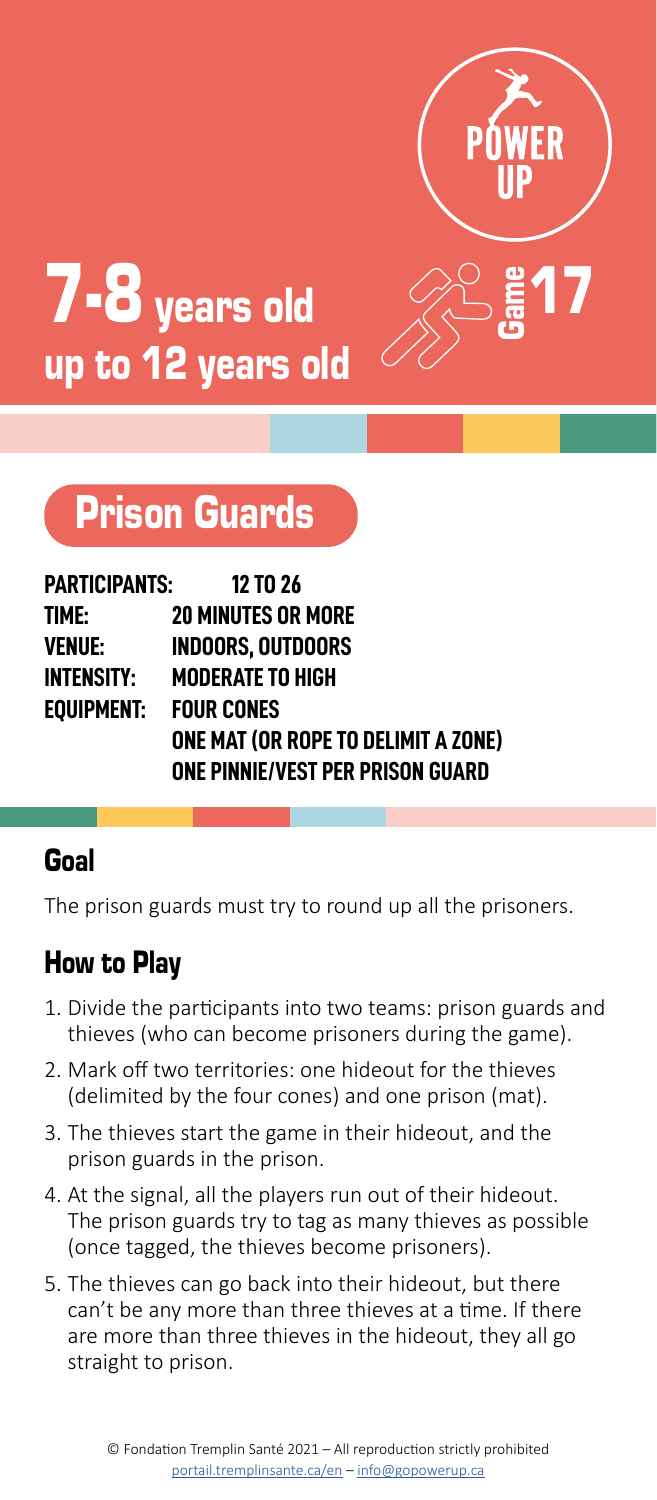- 6. Once in prison, the prisoner must keep one foot on the prison mat and reach out their arm to have another thief tag them so they can go free. If there are several prisoners on the mat, they can hold hands to form a chain. The first prisoner in the chain must have at least one foot in the prison. The longer the chain, the easier it is to free your fellow prisoners. If a thief manages to tag the hand of the last prisoner in the chain, all the prisoners are released.
- 7. If the prison guards capture all the prisoners, they win the game. After a predetermined time, start a new game and have the players switch roles.
- $\rightarrow$  While in prison, ask the thieves to adopt a position where they have to maintain their balance.
- $\rightarrow$  The campers must look around them during the game to avoid collisions.

- Vary the number of thieves allowed in their hideout at any one time.
- Set a limit on the amount of time thieves are allowed to stay in their hideout (e.g., 10 seconds).
- Add objects to the prison that the thieves must bring back to their hideout without getting tagged by the prison guards. The thieves win the game if they manage to steal all the objects.
- Vary the way thieves move around the field (let the campers decide).

### Skills Developed

Running, Dodging, Static and dynamic balance, Side skipping, Jumping, Galloping, Skipping

![](_page_7_Figure_11.jpeg)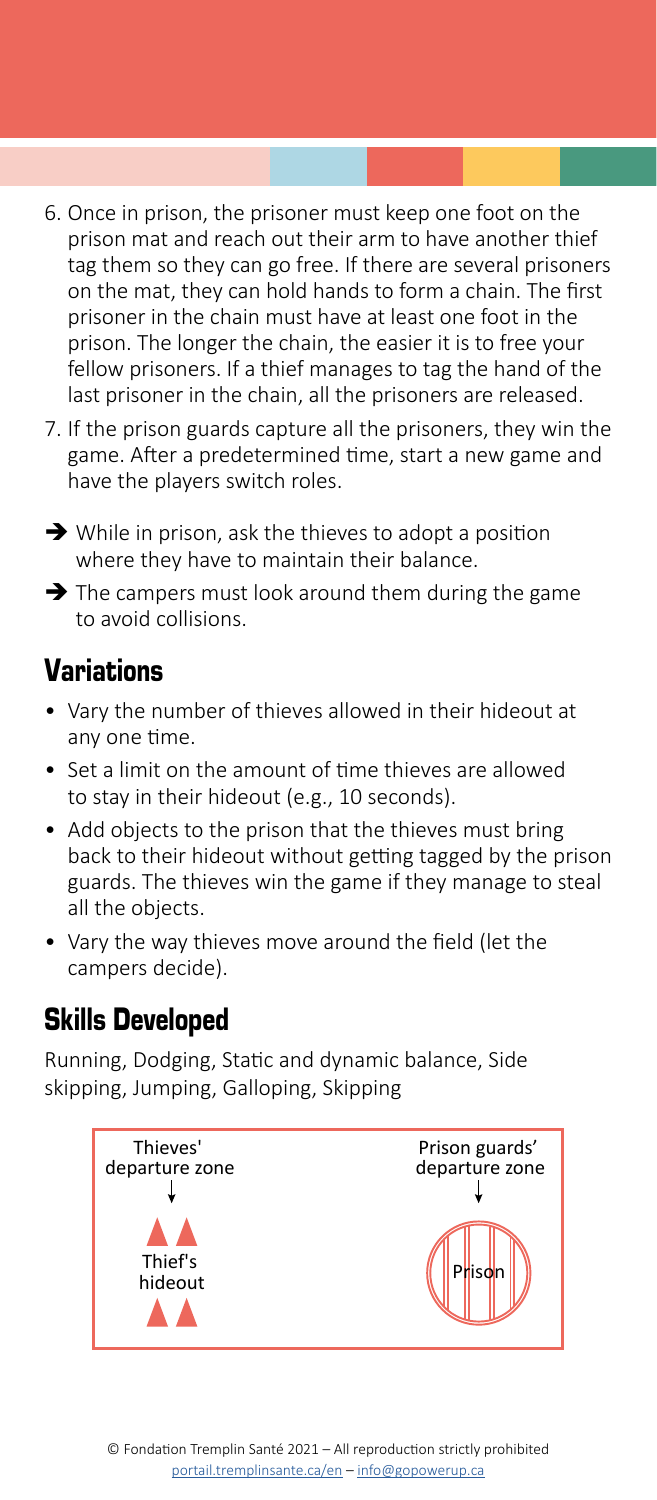![](_page_8_Picture_0.jpeg)

![](_page_8_Picture_1.jpeg)

![](_page_8_Picture_2.jpeg)

| PARTICIPANTS:     | <b>16 TO 25</b>                          |
|-------------------|------------------------------------------|
| TIME:             | <b>20 MINUTES OR MORE</b>                |
| <b>VENUE:</b>     | <b>INDOORS, OUTDOORS</b>                 |
| <b>INTENSITY:</b> | <b>MODERATE TO HIGH</b>                  |
| <b>EOUIPMENT:</b> | <b>BALLS</b>                             |
|                   | ONE HOOP PER TEAM (DIFFERENT COLOURS)    |
|                   | ONE PINNIE PER TEAM (SAME COLOURS AS THE |
| HOOPS)            |                                          |
|                   | <b>ONE SCARF PER PLAYER</b>              |
|                   | <b>Four Cones</b>                        |

#### Goal

The campers must bring back as many eggs as possible to their nest.

- 1. Place one hoop in each corner of the playing field.
- 2. Place the same number of balls in each hoop (depending on the equipment available; the more balls there are, the longer the game). The hoops represent the nests and the balls, the eggs.
- 3. Divide the campers into four teams (one team per hoop).
- 4. Each camper must tuck a scarf into their waistband. Each team chooses a nest keeper who wears the pinnie (same colour as the team hoop).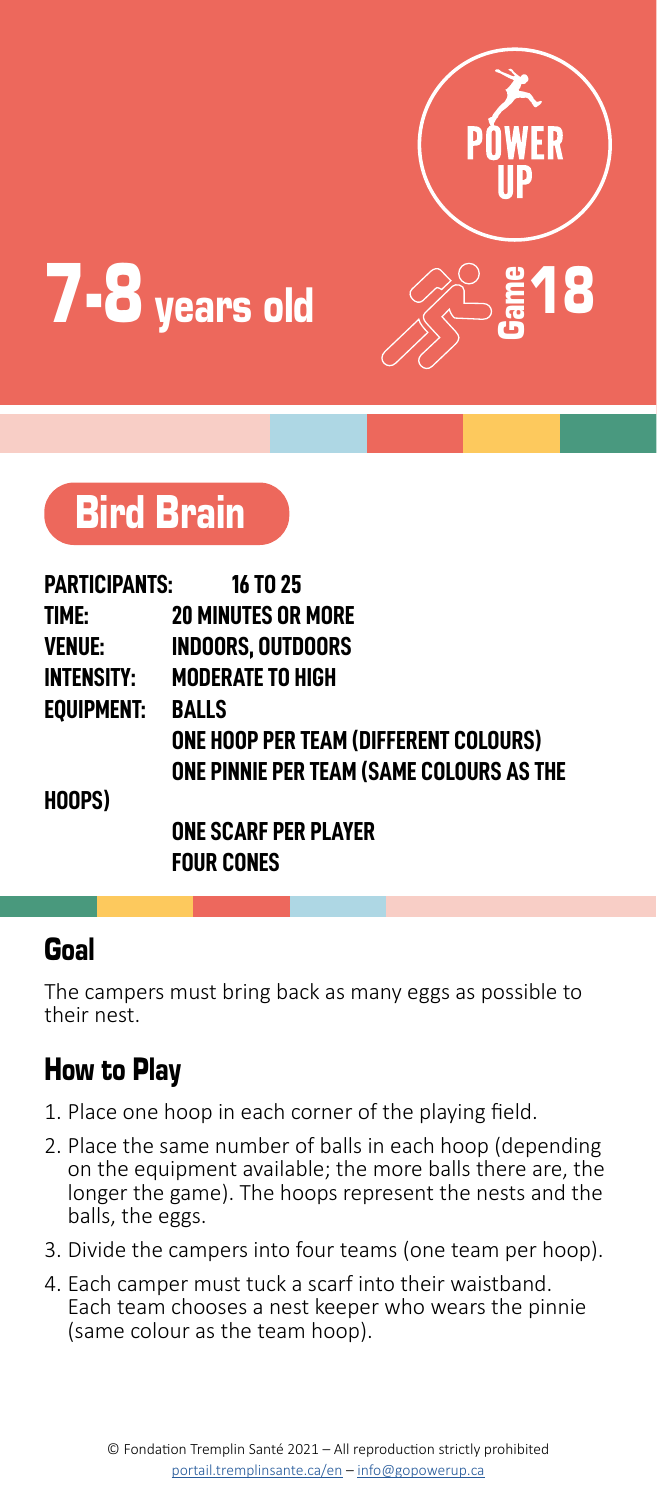- 5. At the signal, the campers must try to steal the eggs from the other teams' nests and bring them back to their own nest (one at a time). The nest keeper protects the eggs by side skipping around it and by trying to grab the scarves off the campers who are trying to steal the eggs.
- 6. All the campers are allowed to try and pull off the scarves of the other campers anywhere within the playing field. When a player has their scarf pulled off, they must go and stand on one leg like a flamingo for 10 seconds in the zone delimited by the cones.
- 7. The game ends when the counselor calls out "Bird brain!"
- $\rightarrow$  The campers must simply pull off the other players' scarves (no shoving).
- $\rightarrow$  The campers must look around them during the game to avoid collisions.

- Vary the movements campers must perform when they have their scarves pulled off and are confined to the Flamingo zone.
- Vary the type of movements the nest keeper can do.
- Vary the number of balls and hoops.
- Replace the balls with balloons. Campers must use their feet to steal the eggs.

#### Skills Developed

Running, Dodging, Side skipping, Static and dynamic balance, Kicking, Dribbling with feet, Jumping, Galloping, Skipping, Crawling, Rolling

![](_page_9_Figure_12.jpeg)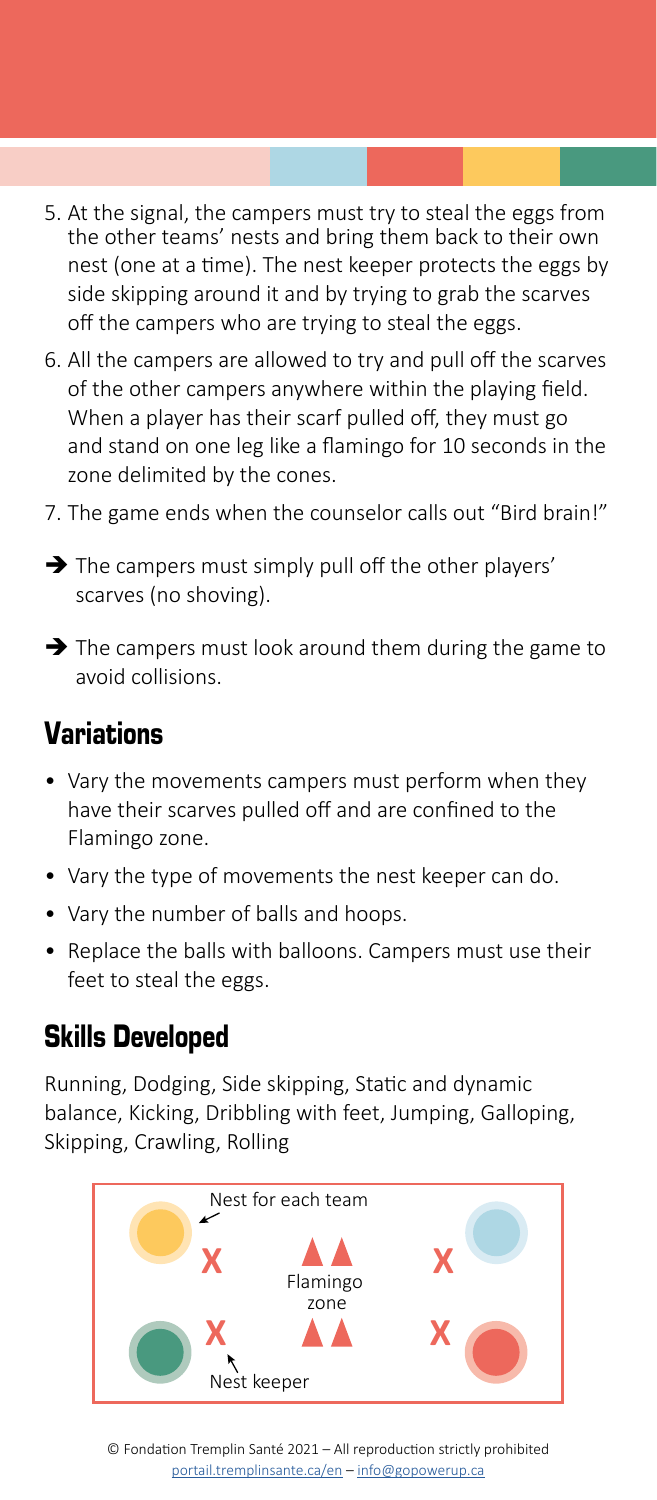![](_page_10_Picture_0.jpeg)

![](_page_10_Picture_1.jpeg)

# Thieves & Dragons

| <b>PARTICIPANTS:</b> | 10 TO 20                  |
|----------------------|---------------------------|
| time:                | <b>20 MINUTES OR MORE</b> |
| VENUE:               | INDOORS. OUTDOORS         |
| INTENSITY:           | MODERATE                  |
| EOUIPMENT:           | <b>ONE BOX</b>            |
|                      | <b>FOUR BALLS</b>         |
|                      | <b>FOUR PINNIES/VESTS</b> |

#### Goal

The dragons must pass around the eggs to prevent the thieves from snatching them.

- 1. Place a box in the middle of the playing field containing four dragon eggs (balls).
- 2. Name four campers to play the role of egg thief and give each of them a pinnie. The thieves line up on the side of the playing field.
- 3. All the other campers are dragons whose role is to protect their eggs. The dragons spread out across the playing field.
- 4. At the signal, the dragons take the eggs out of the box and pass them to their teammates. Once all the eggs are out of the box, the thieves move onto the playing field and try to steal them.
- 5. The thieves can steal the eggs in one of three ways: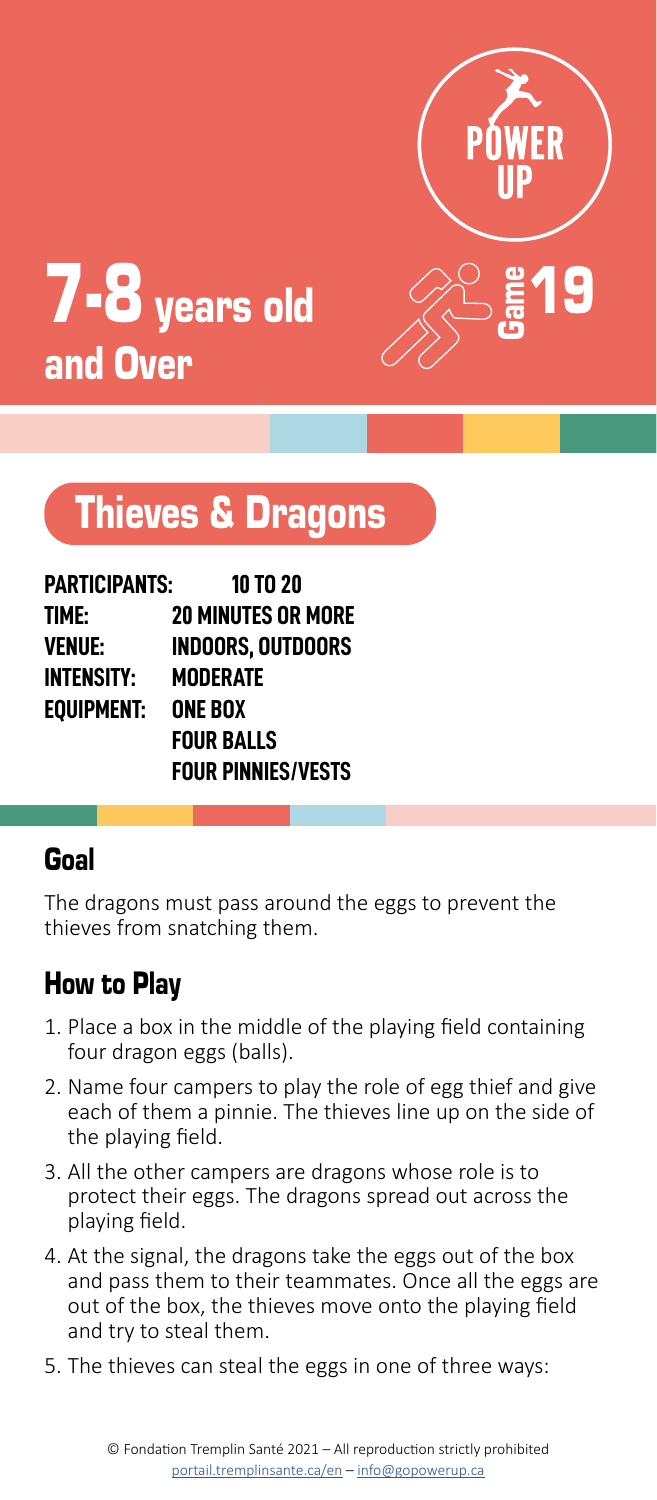- ͫ Intercept a pass;
- ͫ Tag a dragon who has the ball in their hands;
- ͫ Grab the ball before a dragon when it drops on the ground.
- 6. When a thief manages to steal an egg, they run to drop it in the box. Once a thief has placed a ball in the box, the dragons can no longer take it back.
- 7. The game ends when the thieves have placed all the eggs in the box. Start again, this time switching the roles.

- For each round, time how long it takes each team of thieves to recover all the eggs and drop them in the box. The thieves try to steal faster and faster.
- Vary the number of eggs and thieves.
- Vary the way thieves move around (skipping, side skipping, etc.).
- Decide that the thieves can take possession of an egg only by intercepting a pass.
- At the beginning of each new round, get the campers to hand off the egg with a new kind of pass (e.g., throw the ball overhand using both hands, throw with one hand backwards over the shoulder, throw with the left hand, roll the ball along the ground, etc.).
- Use sticks and balls to make passes at ground level.

#### Skills Developed

Jumping, Running, Dodging, Throwing, Catching, Striking, Kicking, Dynamic balance, Side skipping, Skipping, Galloping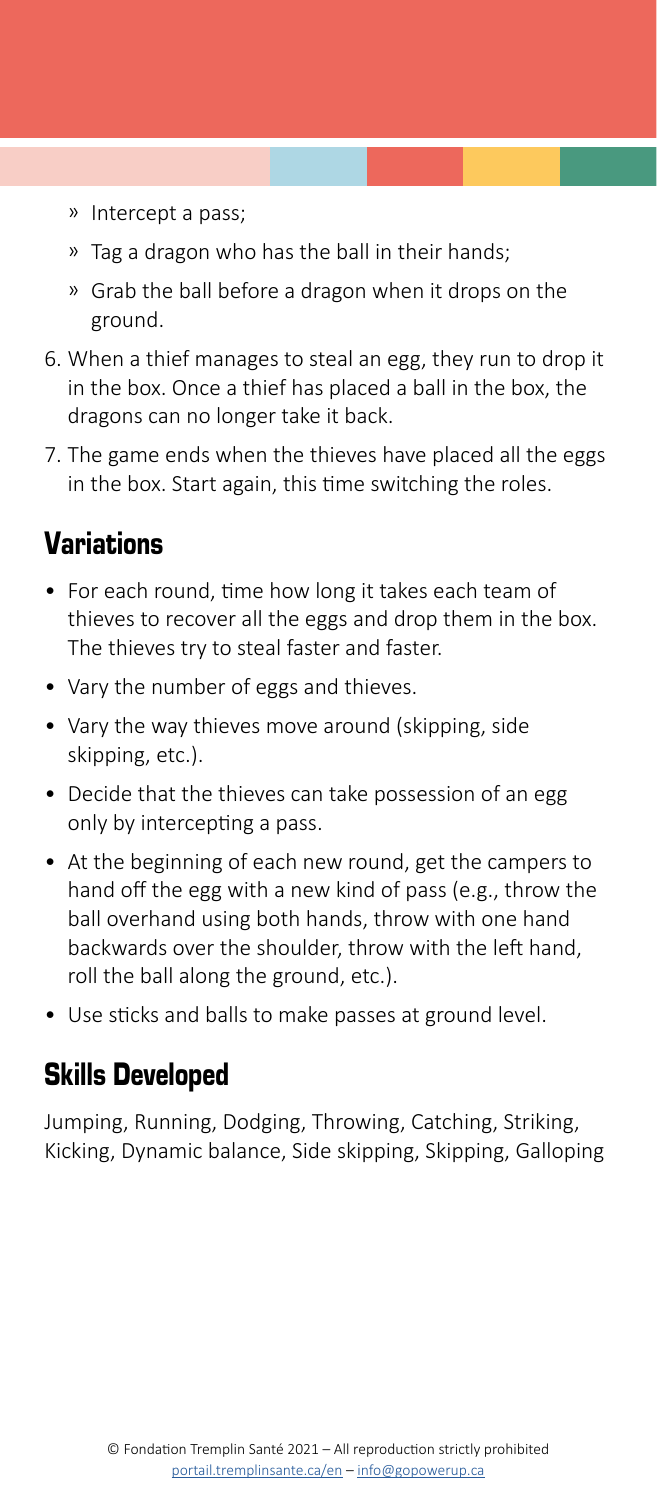![](_page_12_Picture_0.jpeg)

![](_page_12_Picture_1.jpeg)

# Colour Actions

| PARTICIPANTS: | <b>10 TO 25</b>                                 |
|---------------|-------------------------------------------------|
| TIME:         | <b>20 MINUTES OR MORE</b>                       |
| VENUE:        | <b>INDOORS. OUTDOORS</b>                        |
| INTENSITY:    | <b>MODERATE TO HIGH</b>                         |
| eouipment:    | <b>EIGHT BEANBAGS (THREE DIFFERENT COLOURS)</b> |
|               | <b>TWO PINNIES/VESTS</b>                        |

#### Goal

Catch a beanbag, perform an action based on its colour, and throw it to another player.

# How to Play

#### **Game 1:**

- 1. Get the campers to spread out across the playing area.
- 2. They must swap beanbags by throwing them. The campers can move, but when they've got a beanbag, they must stand still.
- 3. When a player catches a beanbag, they must perform an action based on its colour. **Red:** the campers must crouch down to be allowed to throw their beanbag. **Green**: the campers must pass the beanbag twice around their waist before throwing it to another player. **Yellow**: the campers must throw the beanbag using only their left hand.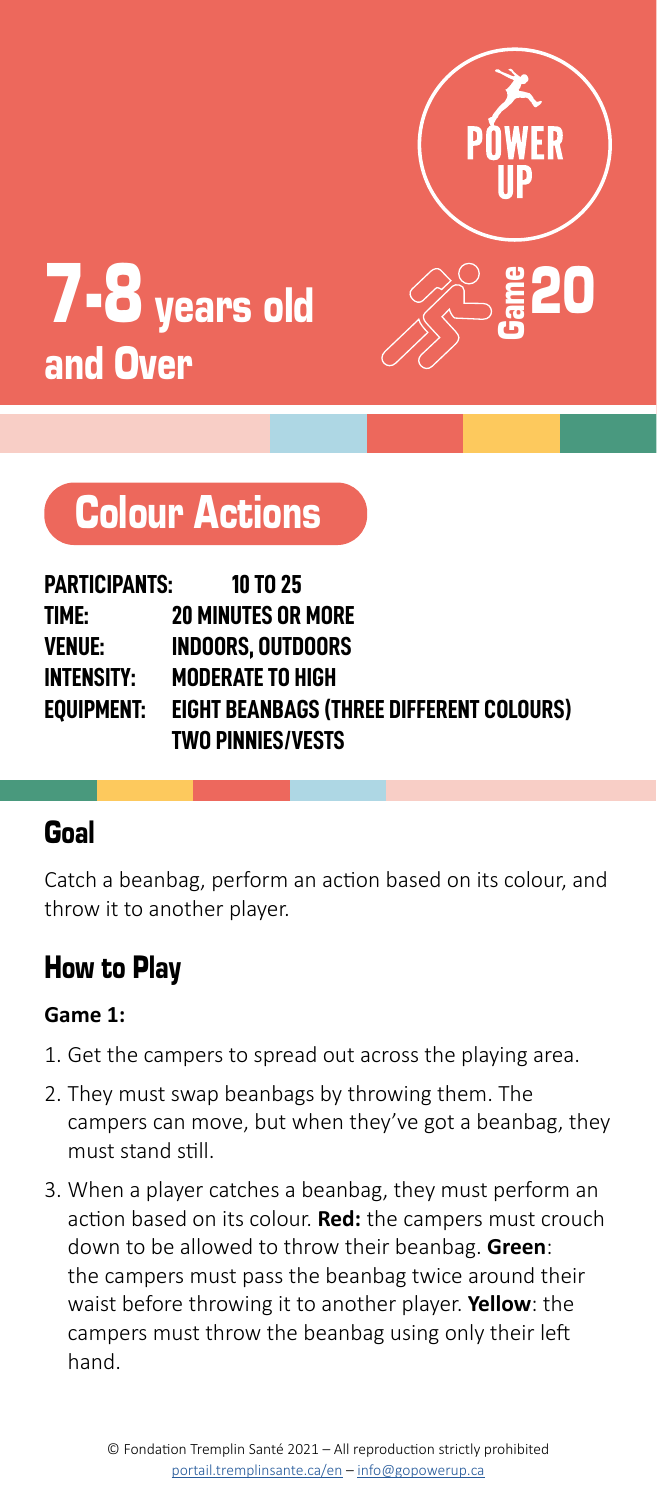#### **Game 2:** Add two hunters

- 1. Follow the same rules as Game 1 but introduce two hunters. The hunters' role is to remove all the beanbags from play by intercepting the passes.
- 2. As soon as a hunter intercepts a beanbag, they remove it from play.
- 3. If a pass between two players is incomplete and the beanbag falls on the ground, the hunter removes the beanbag from play.
- 4. When a hunter attempts to intercept a pass, the thrower has only five seconds to throw the beanbag to another player, otherwise they must give it to the hunter. The hunter counts down the five seconds out loud.
- 5. Change hunters when they have removed all the beanbags from play or when three minutes are up.

## Variations

- Introduce other objects into the game that the players can throw to each other (balls, rings, hoops, etc.).
- Vary the size of the playing area.
- Vary the number of hunters.
- Replace the beanbags with balls of different colors and make passes with your feet. Red: Roll on the ground before passing. Green: Run around the ball 2 times before passing. Yellow: Pass with the left foot.
- Form two teams and place a target at either end of the playing area (hoop, box, etc.). Each team must try to score points by throwing a beanbag into the other team's hoop. The players try to intercept the other team's passes. Follow the same rules as above: the player stops once they're in possession of a beanbag, and they perform various actions, depending on the colour of the bag. When a bag falls inside the target, it stays there until the end of the game. The game ends when there are no more beanbags in play.

### Skills Developed

Jumping, Running, Dodging, Throwing, Catching, Dynamic balance, Kicking, Rolling, Dribbling with feet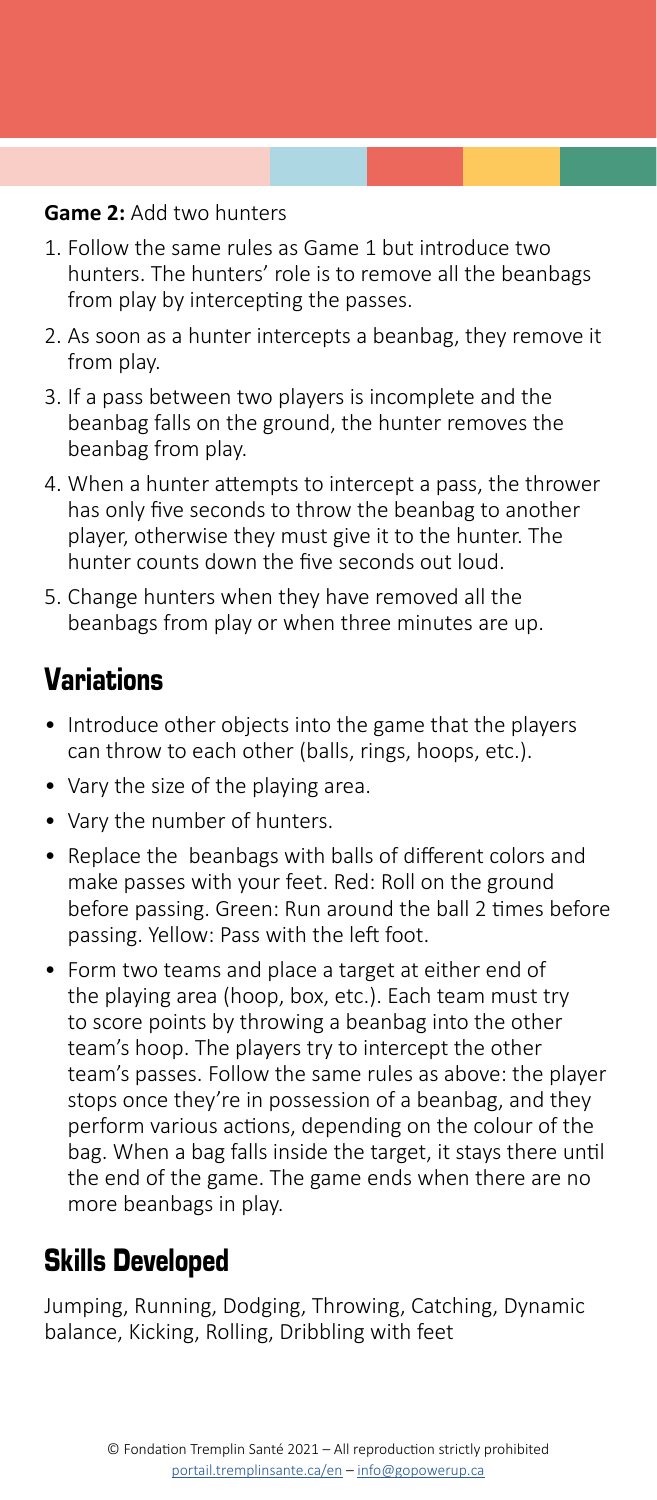![](_page_14_Picture_0.jpeg)

![](_page_14_Picture_1.jpeg)

# Shark Attack

| PARTICIPANTS:     | 10 TO 25                |
|-------------------|-------------------------|
| TIME:             | <b>10 TO 20 MINUTES</b> |
| <b>VENUE:</b>     | INDOORS. OUTDOORS       |
| <b>INTENSITY:</b> | MODERATE                |
| EOUIPMENT:        | <b>ONE PARACHUTE</b>    |

# Goal

The campers try to avoid being caught by the sharks.

- 1. The campers sit around the parachute with their legs straight out underneath it. They hold the parachute at arm's length and make small waves in the ocean.
- 2. Two campers selected by the counselor are on their knees, underneath the parachute. They are the sharks.
- 3. Two campers selected by the counselor are on their feet, behind the other players. They are the lifeguards.
- 4. The sharks choose one victim at a time and pull on their legs to drag them under the parachute. The victim shouts out "Help! Save me!". The lifeguards must run to prevent the victim from being dragged into the ocean.
- 5. If the shark meets resistance (thanks to the lifeguard), they must choose another victim.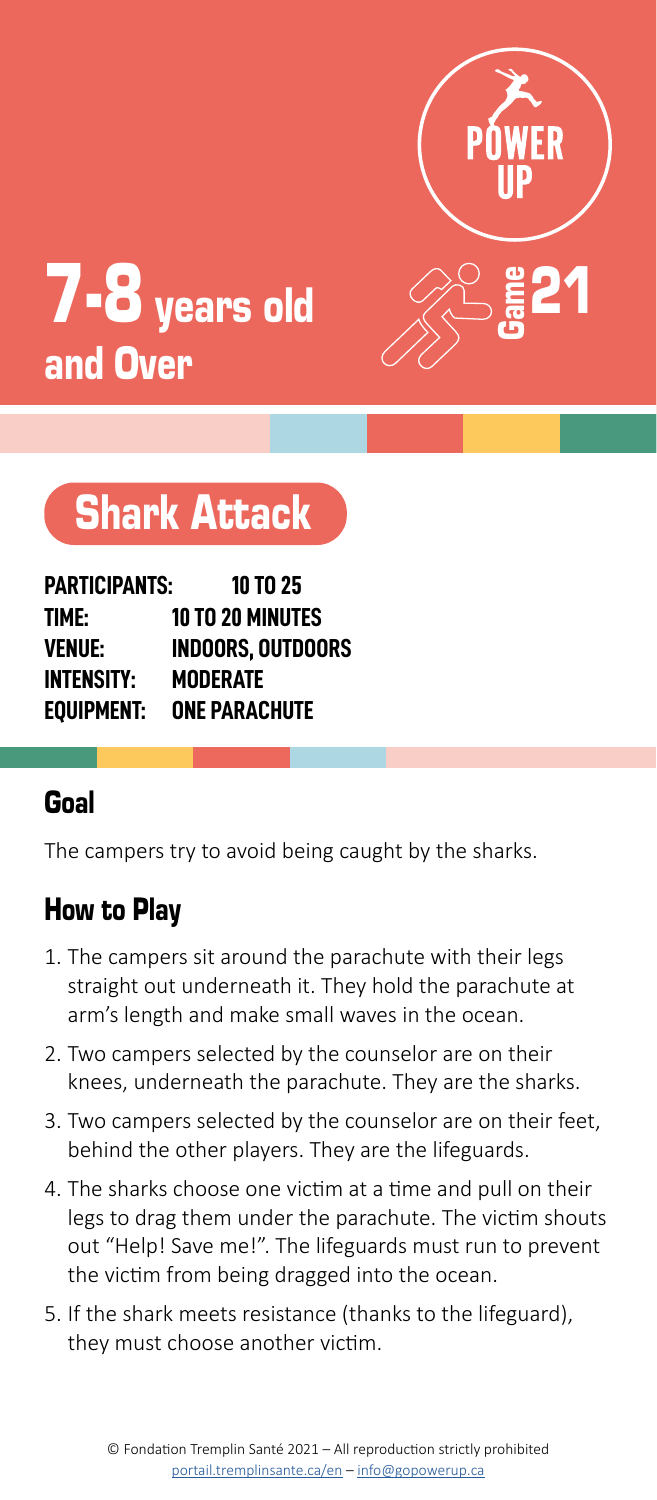- 6. If the victim is dragged into the ocean, they become a shark.
- 7. The game continues until there are only a few campers left sitting.
- $\rightarrow$  The campers under the parachute must not pull too hard on the legs of the other campers.
- $\rightarrow$  The campers must be careful when they are under the parachute to avoid collisions.

- Vary the number of sharks and lifeguards.
- Select a diver amongst the seated campers who are sitting, without telling the sharks. The diver knows how to swim under water and can therefore save the players who have been caught by the sharks by bringing them back outside the parachute.

#### Skills Developed

Running, Crawling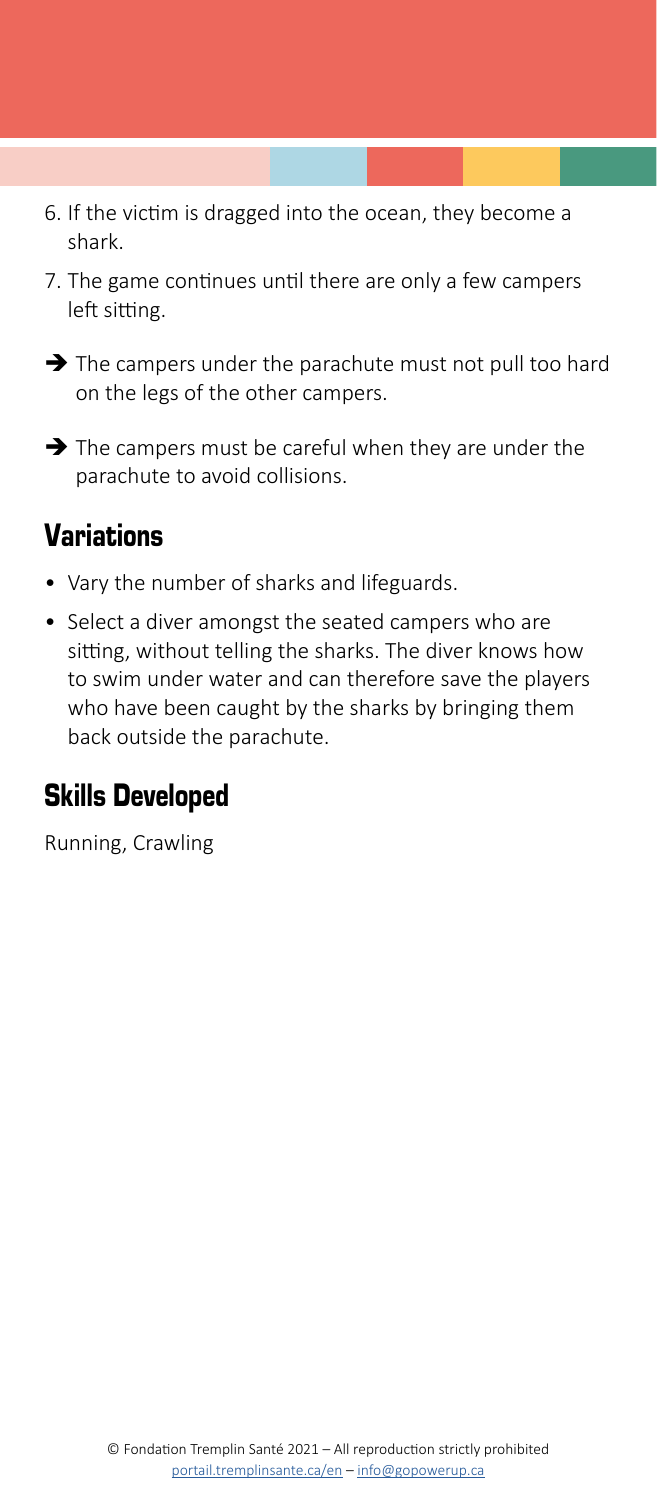![](_page_16_Picture_0.jpeg)

![](_page_16_Picture_1.jpeg)

![](_page_16_Picture_2.jpeg)

| PARTICIPANTS: | 10 TO 20                               |
|---------------|----------------------------------------|
| TIME:         | <b>10 TO 20 MINUTES</b>                |
| VENUE:        | <b>INDOORS. OUTDOORS</b>               |
| INTENSITY:    | <b>MODERATE TO HIGH</b>                |
|               | EOUIPMENT: ONE TAMBOURINE              |
|               | ONE MAT PER PLAYER (OR ONE BEACH TOWEL |
|               | OR HOOP PER PLAYER)                    |

#### Goal

Avoid being caught by the bird by seeking shelter as quickly as possible on a leaf.

- 1. At the sound of the tambourine, the ladybugs (the campers) frolic around (various movements) to the rhythm of the music.
- 2. When the music stops, the ladybugs quickly seek refuge on a leaf (mat), where they must remain to avoid getting caught by the bird (the counselor).
- 3. When a camper is caught by the bird, they must move on all fours during the next round until the music stops and the ladybugs seek shelter on the leaves again.
- 4. The counselor determines how the ladybugs frolic (rhythm, speed, type of movement).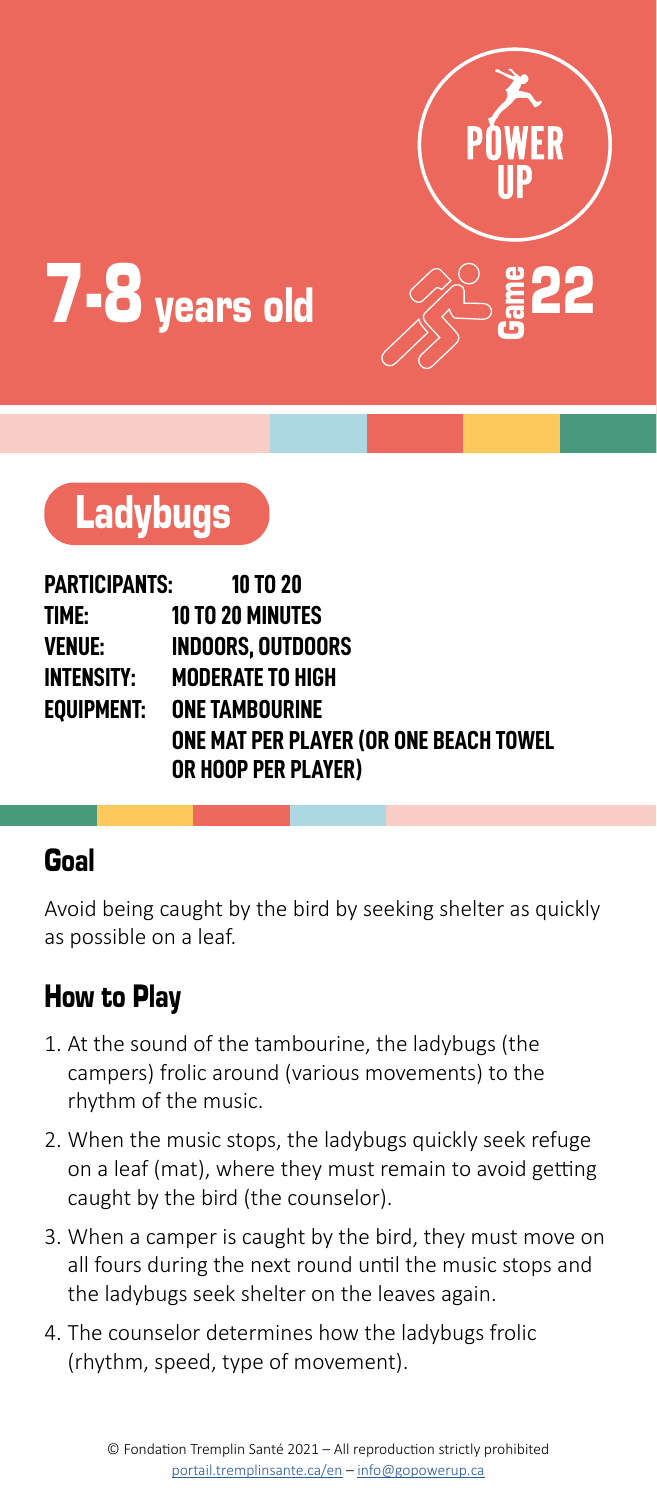- 5. There can be no more than three ladybugs at a time on each leaf. At the end of each round, one leaf is removed until there is only one mat for three campers.
- $\rightarrow$  The campers must watch where they're going to avoid collisions.
- $\rightarrow$  The campers must not push each other to occupy one of the spots on the mat.

- Reduce the bird's speed.
- Imitate animals such as a frog, a dinosaur, a kangaroo, a rabbit, a mouse, etc.
- Divide the group into teams (two, three, or four teams).

## Skills Developed

Crawling, Galloping, Jumping, Running, Dodging, Side skipping, Rolling, Skipping, Dynamic balance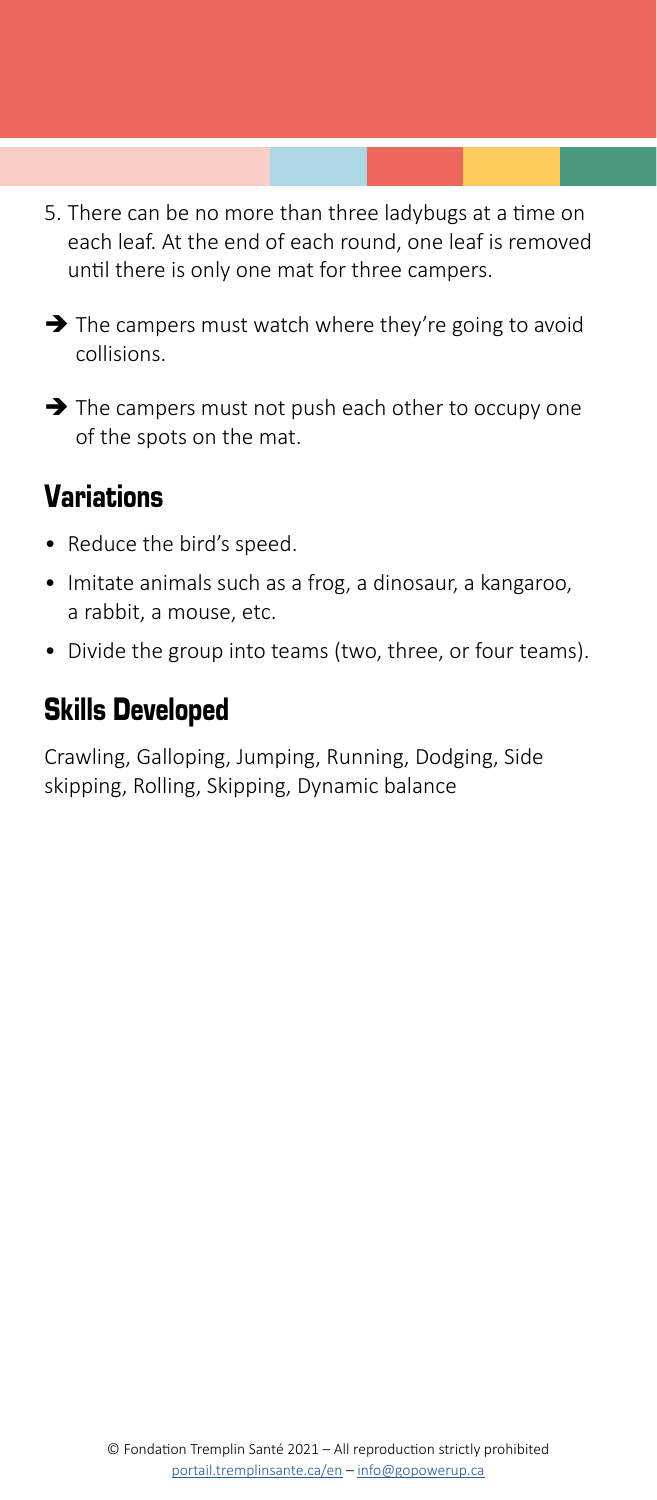![](_page_18_Picture_0.jpeg)

![](_page_18_Picture_1.jpeg)

# Round the Clock

| PARTICIPANTS:     | 8 OR MORE                                           |
|-------------------|-----------------------------------------------------|
| TIME:             | <b>10 TO 20 MINUTES</b>                             |
| <b>VENUE:</b>     | <b>INDOORS. OUTDOORS</b>                            |
| <b>INTENSITY:</b> | <b>MODERATE TO HIGH</b>                             |
| CLOCK)            | EQUIPMENT: SIX CONES (PLAYERS' POSITIONS AROUND THE |
|                   | <b>TWO CONES (RELAY TEAM'S START LINE)</b>          |

**ONE BALL**

#### Goal

The clock team must complete as many passes as possible before the relay team finishes its race.

- 1. Divide the group into two teams (clock team and relay team).
- 2. Clock team: get the players to form a circle (six to 12 players per circle). Set out the cones to show them where to stand to form the clock face. The players must pass the ball around the clock as quickly as possible. With each completed pass, the team scores a point. Pass the ball around to make as many passes as possible. Start passing at the counselor's signal and stop when the relay team applauds.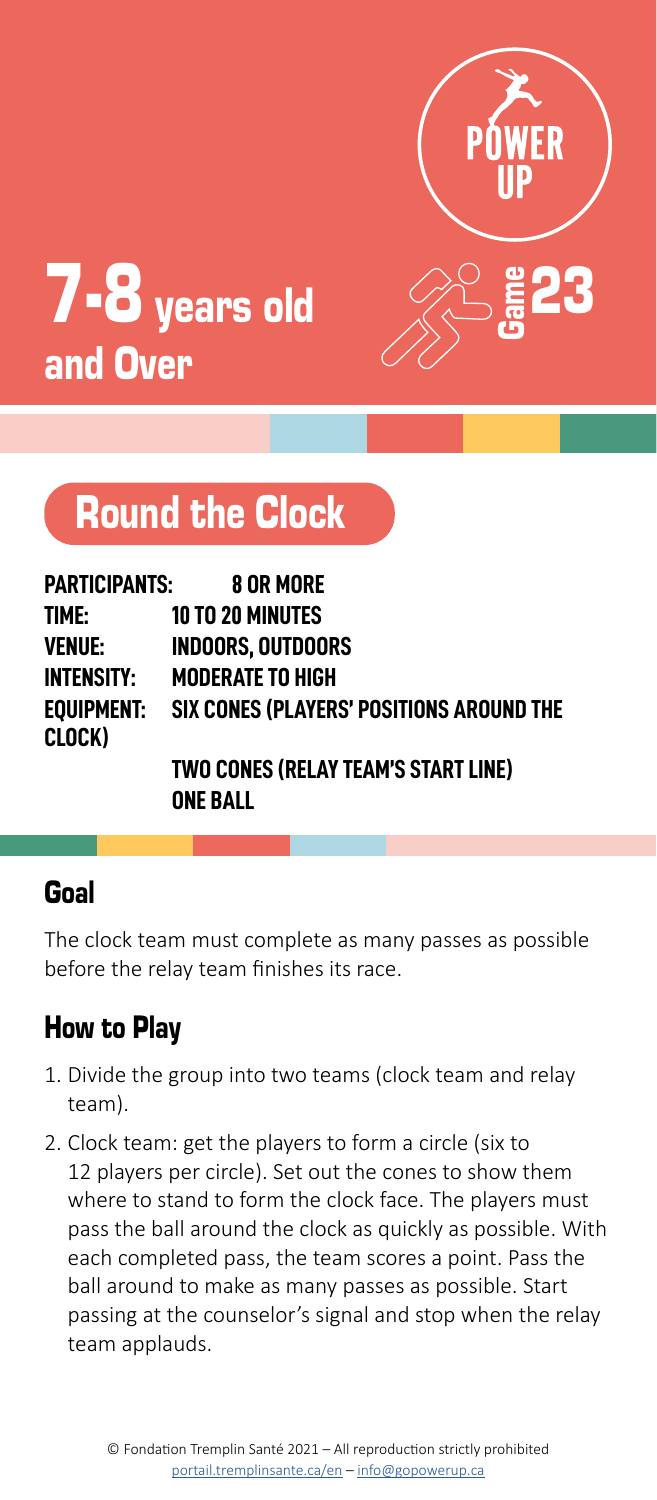- 3. Relay team: the players stand one behind the other behind the start line at one end of the playing area. At the signal, the first player in the line must run as quickly as possible around the outside of the clock and come back and tap the hand of the next player in line. When the last player in the line has run around the clock, all the players of the relay team clap loudly to signal the end of the round-the-clock relay. Keep track of the number of passes completed by the clock team and switch roles for the next round.
- 4. The clock team that makes the most passes during the relay race wins.

- Vary the way relay team players have to move around (running while dribbling a ball, side skipping, etc.)
- Vary the distance between the clock team players
- Make passes with your feet instead of your hands.
- If the clock team players fumble a pass and the ball touches the ground, their score goes back to zero.
- If the group is too big, divide the campers into four teams to constitute two clock teams and two relay teams.

### Skills Developed

Running, Side skipping, Dribbling with hands and feet, Throwing, Catching, Kicking, Jumping, Galloping, Skipping, **Crawling** 

![](_page_19_Figure_10.jpeg)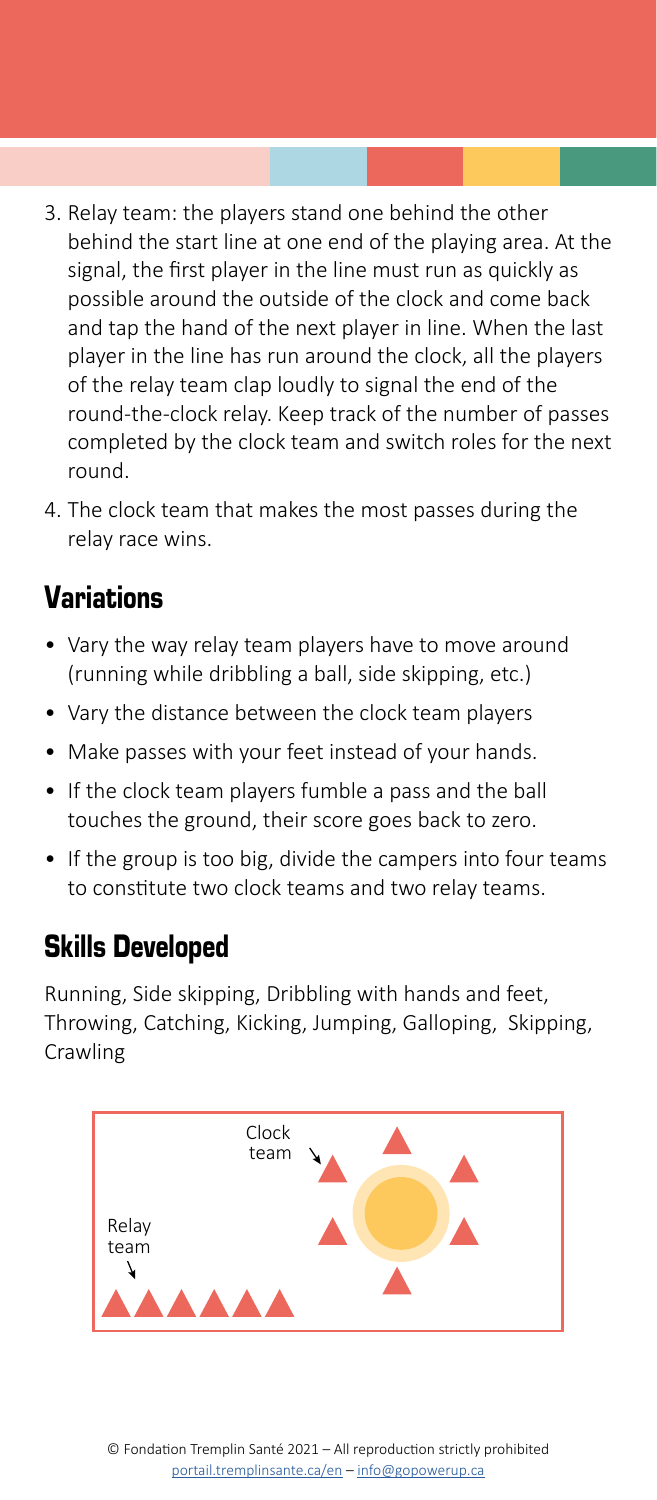![](_page_20_Picture_0.jpeg)

![](_page_20_Picture_1.jpeg)

# The Great Wall

| PARTICIPANTS:     | 10 TO 25                   |
|-------------------|----------------------------|
| TIME:             | <b>10 TO 20 MINUTES</b>    |
| <b>VENUE:</b>     | <b>INDOORS. OUTDOORS</b>   |
| <b>INTENSITY:</b> | <b>MODERATE TO HIGH</b>    |
| EOUIPMENT:        | <b>THREE PINNIES/VESTS</b> |

# WWal

The campers must cross the playing area without getting touched by the taggers in the middle.

- 1. The campers line up on one side of the playing area.
- 2. At the counselor's signal, they must cross to the other side without getting touched by the three taggers in the middle.
- 3. When they are tagged, the campers line up in the middle of the playing area to form a wall. They must hold hands and move all together to help the taggers catch the remaining campers as they try to cross.
- 4. The game ends when the last player is tagged. Switch roles for the next round.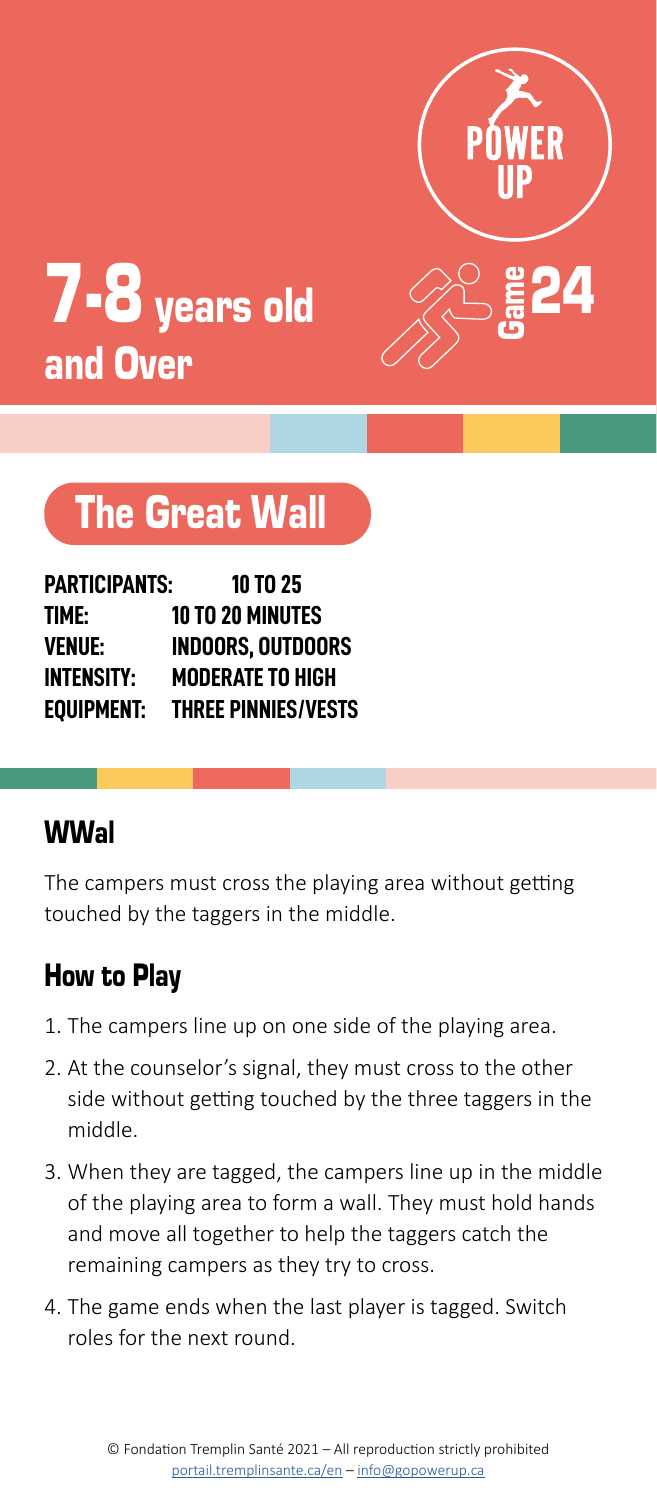$\rightarrow$  The campers must watch where they're going to avoid collisions.

# Variations

- When the campers are tagged, they line up in the middle and stand still with their legs apart to form a wall. The remaining players can free them by crawling between their legs. Each player can free only one teammate at a time.
- Vary the number of taggers in the middle depending on the number of participants.
- Vary the way teammates can be freed (by taking them by the hand, touching their foot, etc.).
- Add variations in the types of movement used for the wall and for the runners on the move.

# Skills Developed

Running, Dodging, Jumping, Galloping, Skipping, Crawling, Side skipping, Static and dynamic balance

![](_page_21_Figure_8.jpeg)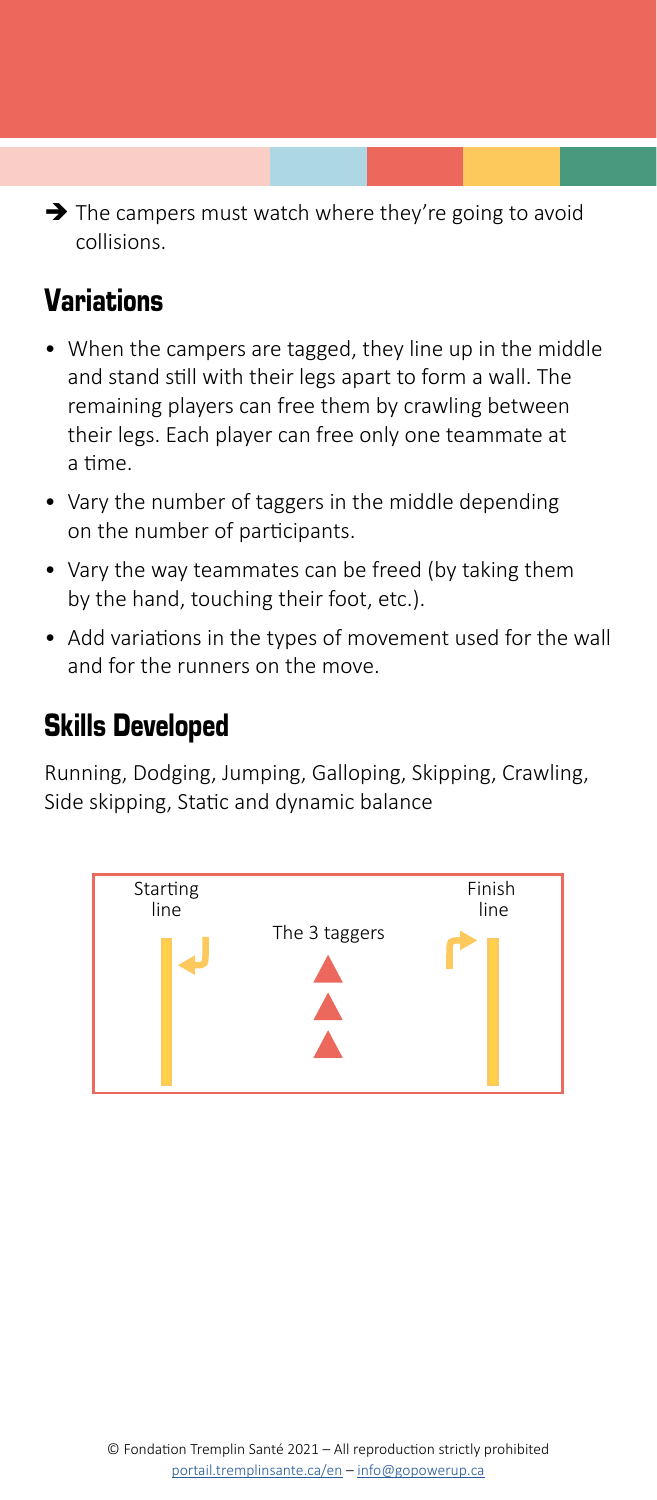![](_page_22_Picture_0.jpeg)

Game

![](_page_22_Picture_1.jpeg)

# Four Corners

| PARTICIPANTS:     | <b>BETWEEN 5 AND 10</b>                    |
|-------------------|--------------------------------------------|
| TIME:             | <b>10 TO 20 MINUTES</b>                    |
| <b>VENUE:</b>     | <b>INDOORS. OUTDOORS</b>                   |
| <b>INTENSITY:</b> | <b>MODERATE TO HIGH</b>                    |
| EOUIPMENT:        | ROPE. CONES. CHALK. OR OTHER ( TO MARK OUT |
|                   | A SQUARE PLAYING AREA)                     |

### Goal

Switching corners without the person in the middle taking the place that has been freed up by the moving players.

- 1. Mark out four corners of a large square.
- 2. One player stands in each corner and a fifth stands in the middle of the square.
- 3. The corner players signal to each other to switch places (two, three, or four players at a time). As soon as they move, the player in the middle tries to get to an empty corner before another player.
- 4. If the player in the middle manages to get to an empty corner first, the bumped player takes their place in the middle of the square.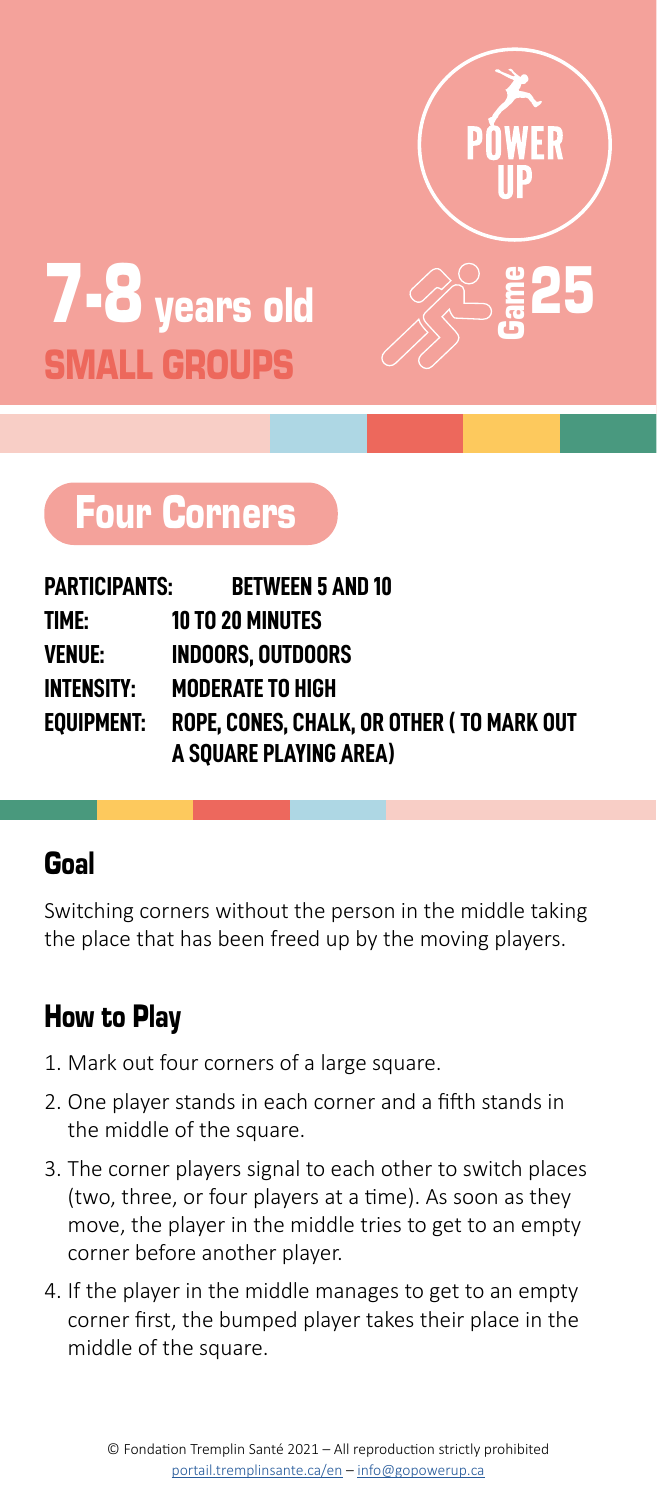- Allow more than one player per corner, or have two players in the middle.
- Add extra ''corners'' between the four corners, or use a different geometric shape (e.g. a hexagon).
- Give players a time limit of ten seconds to switch corners.
- Vary the way players move around the square (side skipping, galloping, skipping, backwards, etc.).
- Play the game on more than one playing field at a time.
- When the counselor shouts "MISHMASH!", all the players must immediately switch corners.
- Add a recovery area between the corners for those who need it.

# Skills Developed

Running, Dodging, Side skipping, Jumping, Galloping, Skipping

![](_page_23_Picture_10.jpeg)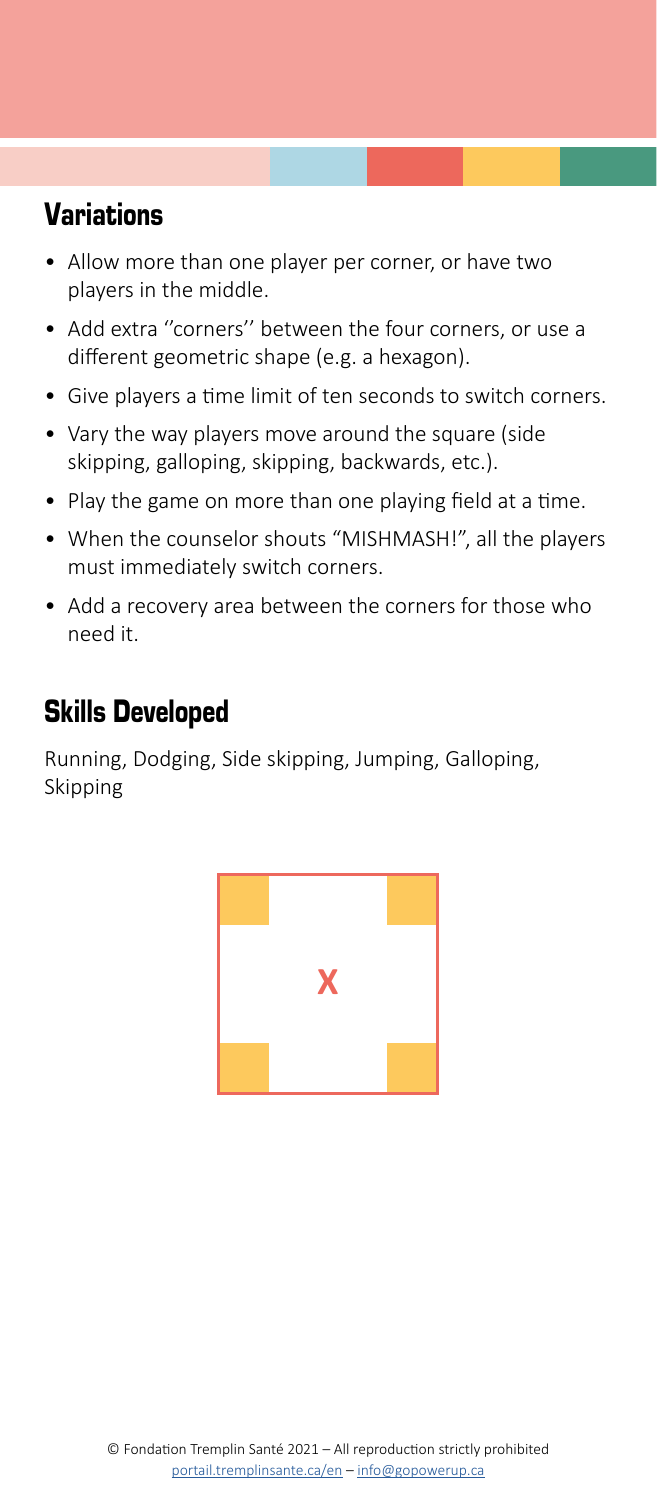![](_page_24_Picture_0.jpeg)

Game

![](_page_24_Picture_1.jpeg)

# Cat and Mouse

| PARTICIPANTS:     | $5$ AND +                              |
|-------------------|----------------------------------------|
| TIME:             | <b>15 TO 20 MINUTES</b>                |
| <b>VENUE:</b>     | GYM. SMALL ROOM. OUTDOORS              |
| <b>INTENSITY:</b> | <b>MODERATE</b>                        |
| EOUIPMENT:        | <b>NONE (OR FOUR CONES TO MARK OUT</b> |
|                   | THE PLAYING AREA)                      |

### Goal

The cat has to catch the mouse.

- 1. Players team up in pairs and link arms.
- 2. The counselor chooses a team and names a cat and mouse. They then give the signal to begin the game.
- 3. The cat must run and try to tag the mouse.
- 4. For protection, the mouse can run toward a team and link arms with one of the two players.
- 5. Since there can be only two players linked at a time, the player whose partner was grabbed by the mouse must let go and they become the new mouse.
- 6. The counselor can decide to count to ten to force the mouse to latch onto another pair so players don't stand still for too long.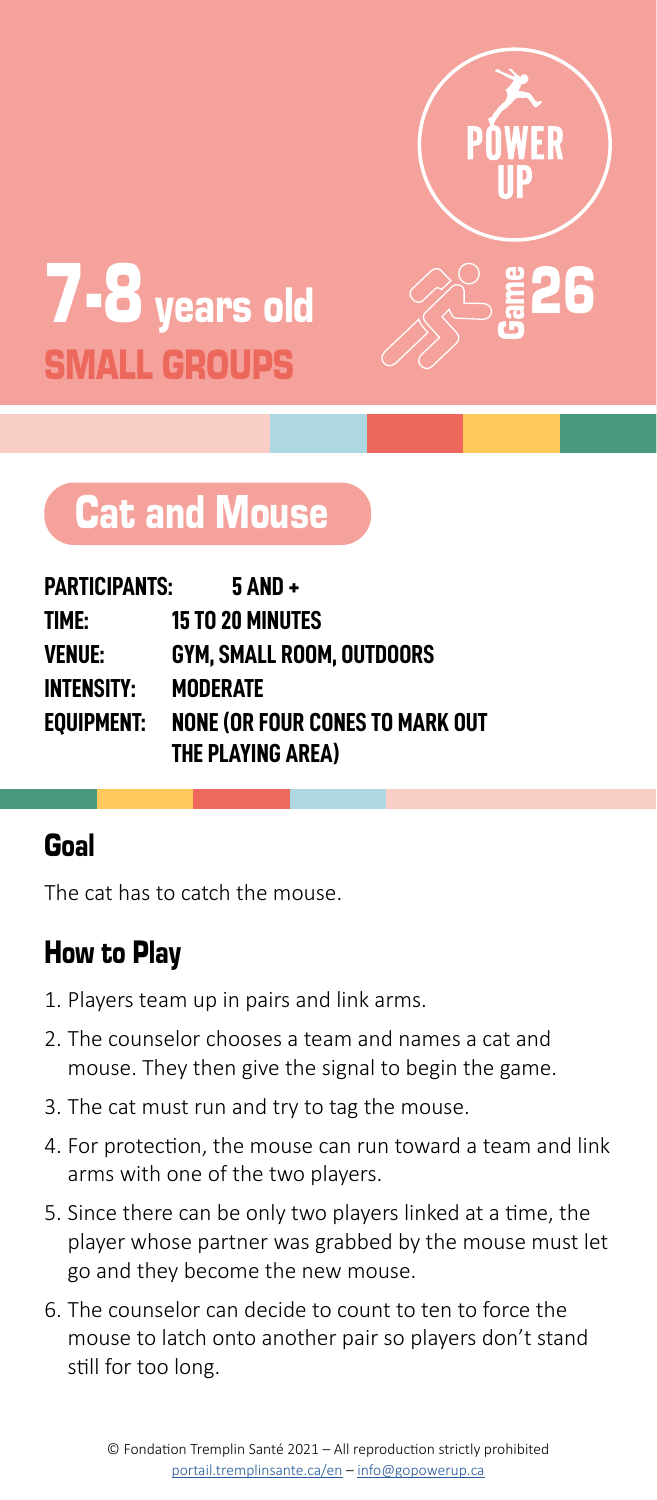7. If the cat manages to tag the mouse, they switch roles and the game continues. No one gets eliminated. The counselor decides when the game ends.

# Variations

- Add a second mouse if there is an odd number of players.
- Allow the cat to link arms with a pair of players, and bring in a new cat using the same principle as the mouse.
- Vary the types of movement used by the cat and the mouse (jumping, skipping, side skipping, etc.).

### Skills Developed

Running, Dodging, Jumping, Skipping, Galloping, Side skipping, Dynamic balance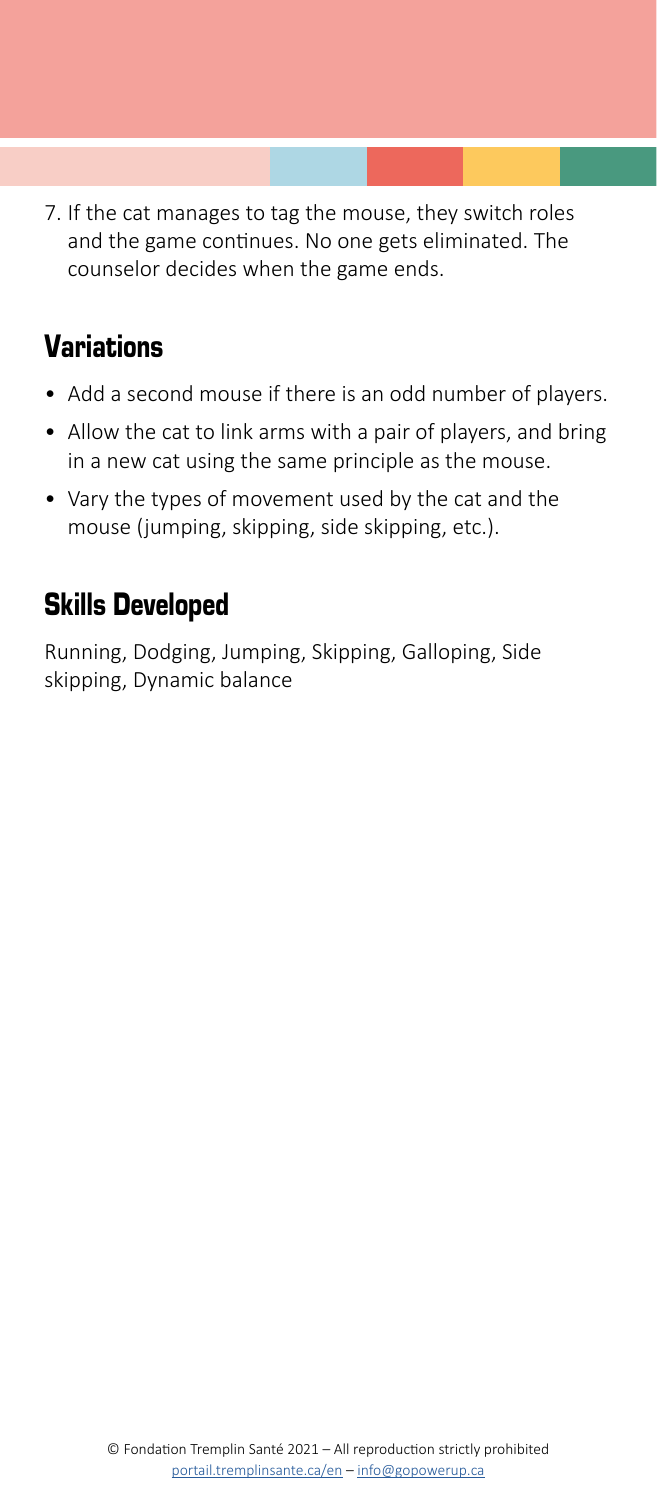![](_page_26_Picture_0.jpeg)

Game

27

![](_page_26_Picture_1.jpeg)

# Capture It!

| PARTICIPANTS: | $6$ AND +                                        |
|---------------|--------------------------------------------------|
| TIME:         | <b>10 TO 15 MINUTES</b>                          |
| VENUE:        | <b>INDOORS, OUTDOORS</b>                         |
| INTENSITY:    | <b>MODERATE</b>                                  |
|               | EQUIPMENT: ONE OBJECT (BALL, SCARF, STICK, ETC.) |

### Goal

Bring the object back to your team to score a point.

- 1. Two teams line up facing one another. An object is placed in the middle of the field.
- 2. The counselor gives a number to each player on both teams, and asks the players with the same numbers to face each other.
- 3. The counselor calls out a number.
- 4. The players with that number must run clockwise around the other team and make their way to the middle.
- 5. The player who grabs the object first must take it back to their side without getting tagged by their opponent to score a point.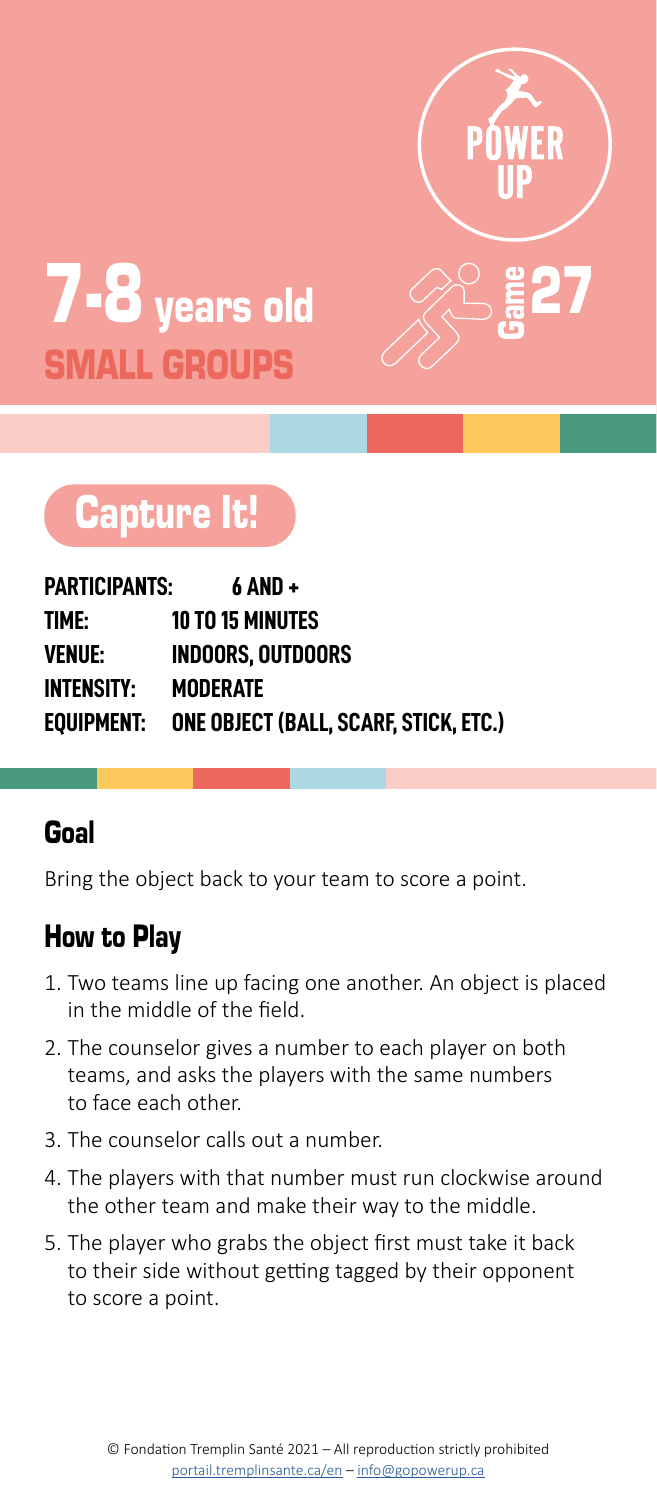6. If the opponent manages to tag the player with the object before they get back to their side, that player scores the point.

# Variations

- Players whose numbers are called must perform certain actions before starting to run (e.g. push-ups, spin around three times, etc.).
- Vary the movement options to collect the object (e.g. hopping, jumping on one foot).

# Skills Developed

Running, Dodging, Jumping, Galloping, Skipping, Crawling, Side skipping, Rolling, Static and dynamic balance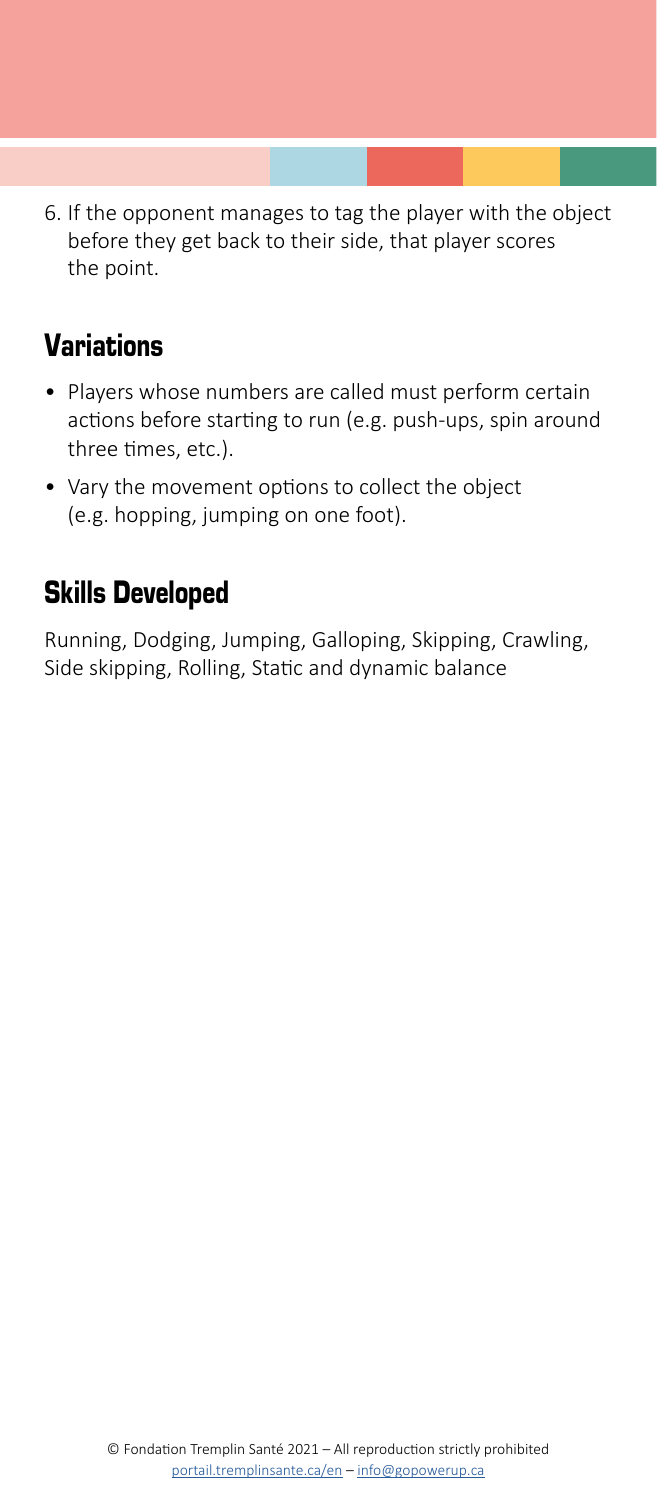![](_page_28_Picture_0.jpeg)

Game

28

![](_page_28_Picture_1.jpeg)

# Water Hoops

| PARTICIPANTS: | $5$ AND +                                              |
|---------------|--------------------------------------------------------|
| time:         | <b>10 TO 20 MINUTES</b>                                |
| VENUE:        | GYM. SMALL ROOM. OUTDOORS                              |
| INTENSITY:    | <b>MODERATE TO HIGH</b>                                |
|               | EOUIPMENT:     ONE HOOP PER PLAYER (OR OTHER EOUIPMENT |
|               | OF YOUR CHOICE)                                        |
|               | <b>BOOMBOX IF THE GAME IS PLAYED TO MUSIC</b>          |

#### Goal

Follow the counselor's instructions as quickly as possible, alone or in teams.

- 1. Hoops are set out on the floor around the playing area.
- 2. Tell the campers to imagine the hoops hold water.
- 3. At the sound of the music, the players run around the hoops. When the music stops, the counselor shouts out a body part.
- 4. The players must place that part inside, outside, or on the water hoop, as instructed.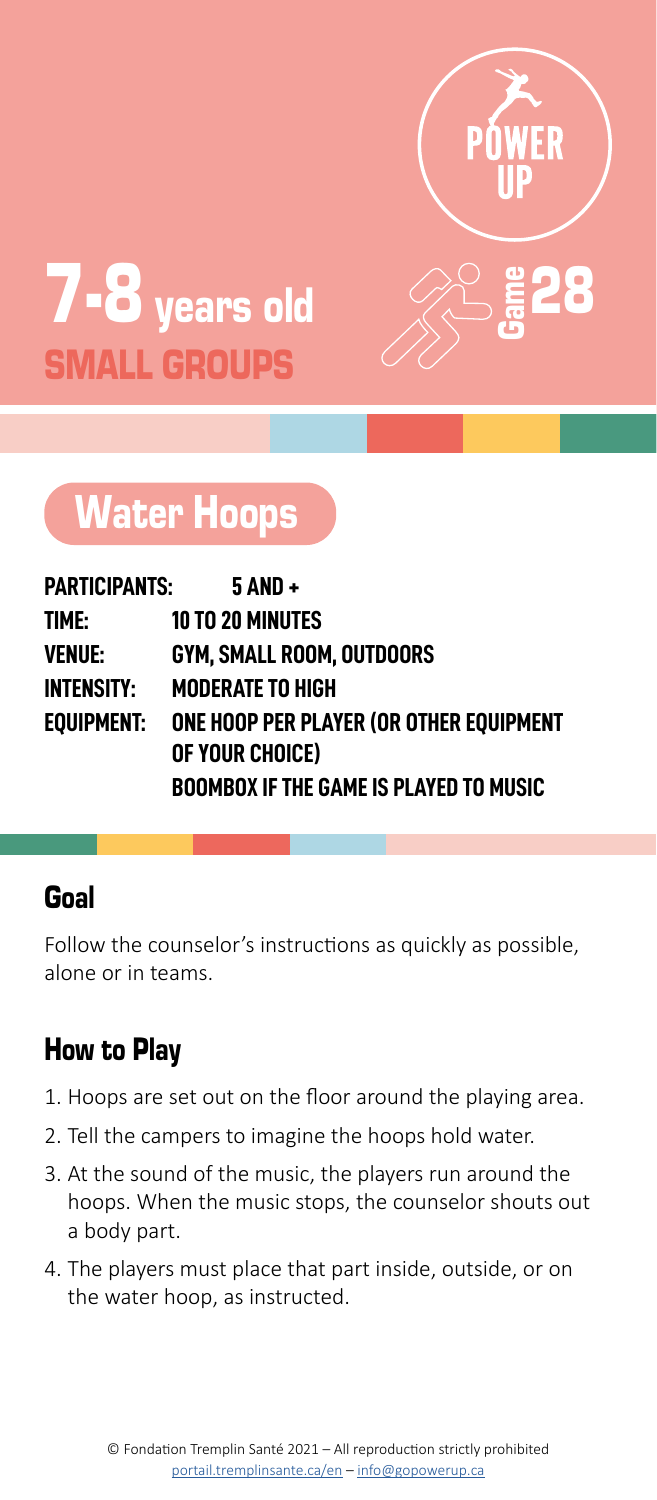- Call out the colour of the hoops the players must run to.
- Vary the way the players must move between stops (e.g. jumping, walking backwards, crawling, etc.).
- Create a "mishmash" option where the campers can decide which body part goes in the hoop.

# Skills Developed

Running, Static and dynamic balance, Rolling, Side skipping, Crawling, Skipping, Galloping, Jumping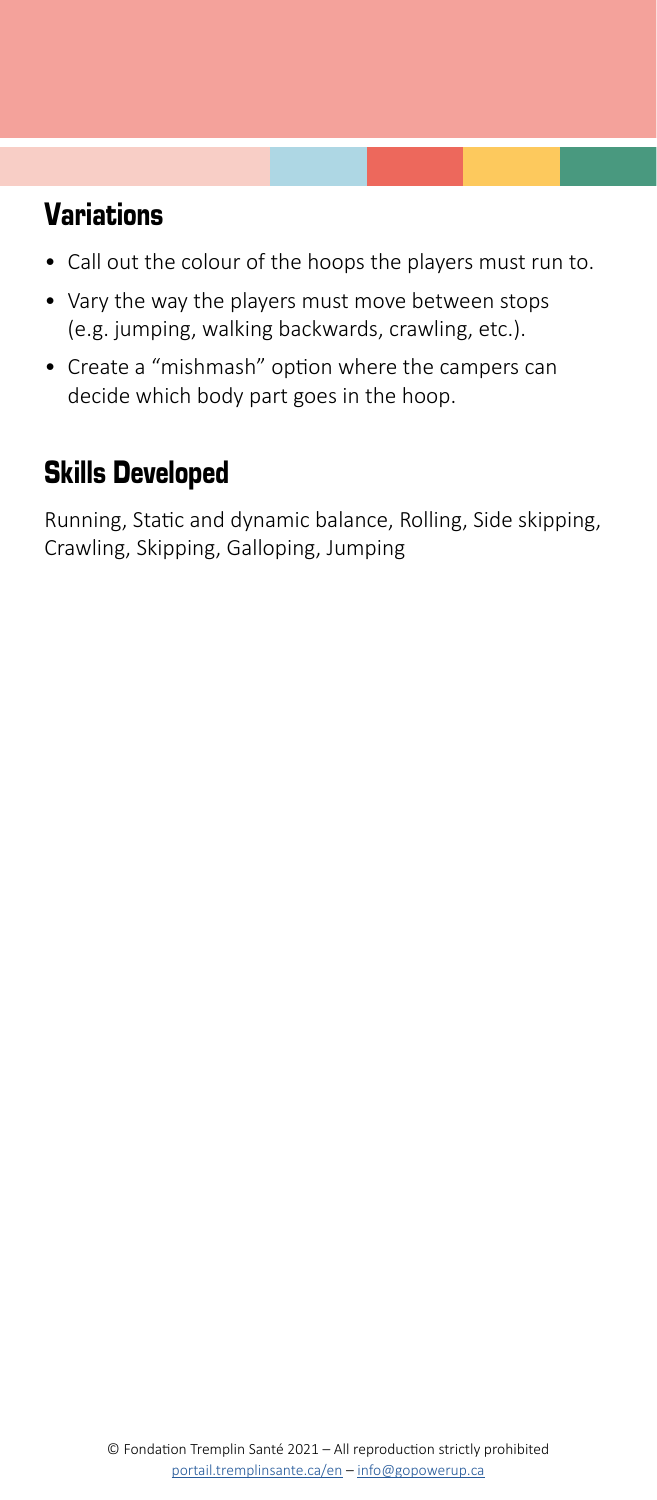![](_page_30_Picture_0.jpeg)

Game

![](_page_30_Picture_1.jpeg)

# **Meteorites**

| PARTICIPANTS:     | $4$ AND +                                    |
|-------------------|----------------------------------------------|
| time:             | <b>10 TO 20 MINUTES</b>                      |
| <b>VENUE:</b>     | <b>INDOORS. OUTDOORS</b>                     |
| <b>INTENSITY:</b> | MODERATE                                     |
| EQUIPMENT:        | ONE BALL PER PLAYER (NERF, TENNIS, OR OTHER) |

#### Goal

In teams of two, players throw a ball to their partner at the same time and score a point if the balls touch in mid-air.

- 1. The players place themselves in teams of two, facing each other, approximately three metres apart.
- 2. At the counselor's signal, each player throws their ball to their partner and tries to get the balls to touch in mid-air.
- 3. Each time their balls touch, the team scores a point.
- 4. The teammates must pick up dropped balls as quickly as possible so they can throw them again. They try to increase the distance between them at each throw.